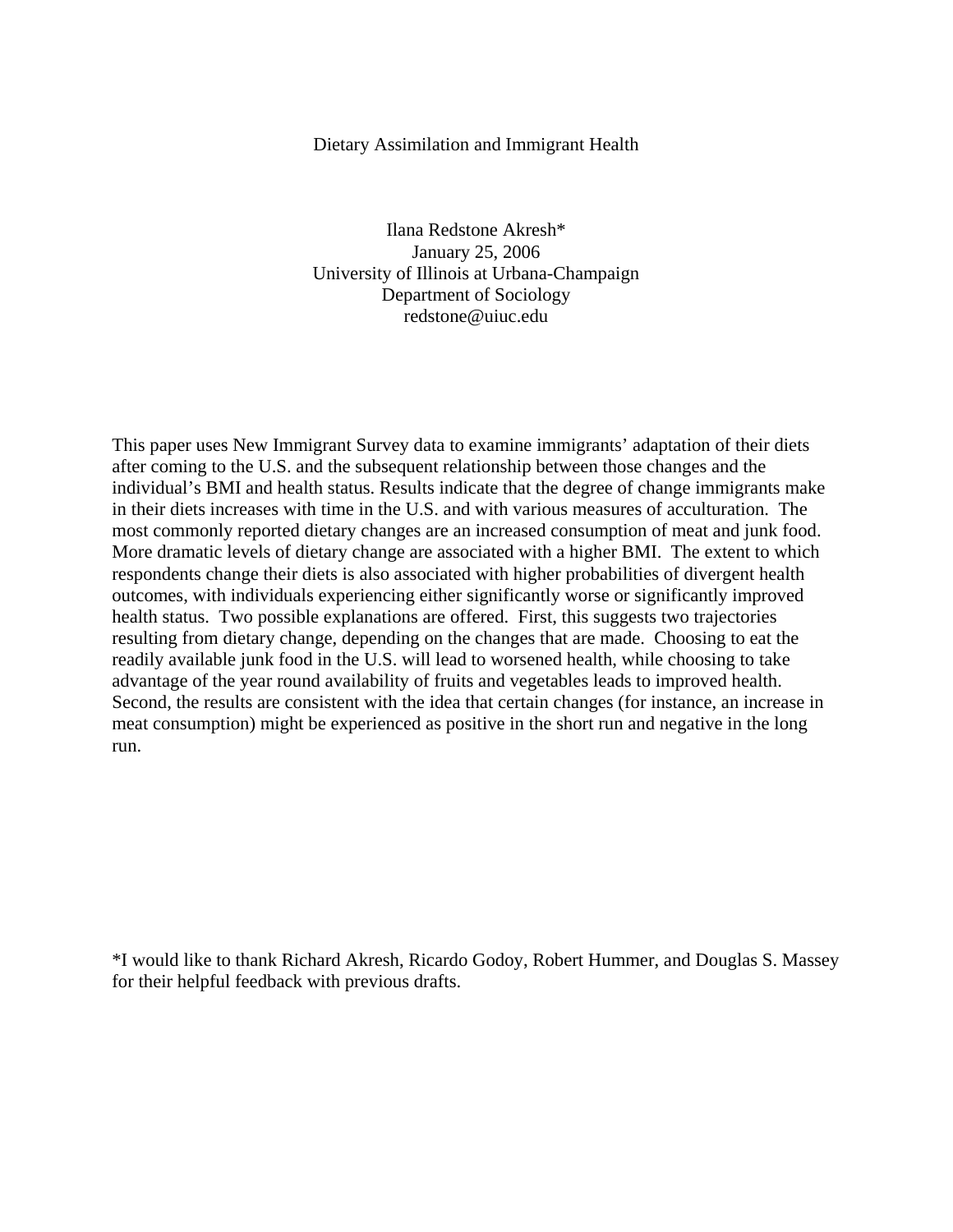On every dimension available to researchers for study, time in the U.S. has been shown to influence immigrants' behaviors, habits, and associations. The longer immigrants remain in the United States, the higher their earnings and wages, the lower their rates of residential segregation, the better their English ability, and the more likely they are to intermarry (Akresh 2005; Chiswick 1978; Duncan and Lieberson 1959; Kahn 1988, 1994; Li 1982; Massey 1981; Stevens 1985).<sup>1</sup> The current analysis extends this literature to the previously unexplored area of dietary assimilation.

Research on immigrants and assimilation has been motivated in part by an empirical interest in understanding individuals' experiences as they transition from their home country to a new environment. Several major studies also seek to define whether immigrants are 'better off' in the U.S. and whether assimilation is 'good' in some absolute sense (see Rumbaut 1997 for a discussion). Economic outcomes in particular have been of interest due to public and policy concerns over whether the immigrant population poses a financial burden on the native population. If time in the U.S. is associated with changes in diet in the same way it is associated with other behavioral adaptations, this may have important, and perhaps costly, health consequences. This will particularly be the case if those changes are linked to worsened health. The focus of the current analysis, understanding the correlates of dietary change and the subsequent health outcomes for the immigrant population, is motivated by these concerns. Healthy Immigrant Effect

A consideration of health outcomes for immigrants first requires discussion of the 'healthy immigrant effect'. This describes immigrants as healthier on average than the native

<u>.</u>

<sup>&</sup>lt;sup>1</sup> These changes have generally been referred to either as assimilation or acculturation. In his seminal work, "Assimilation in American Life", Milton Gordon specified acculturation as the subset of assimilation that refers to cultural or behavioral assimilation (Gordon 1964 p. 71). This is contrasted with other types defined by Gordon, such as: marital assimilation, structural assimilation, and identificational assimilation (1964).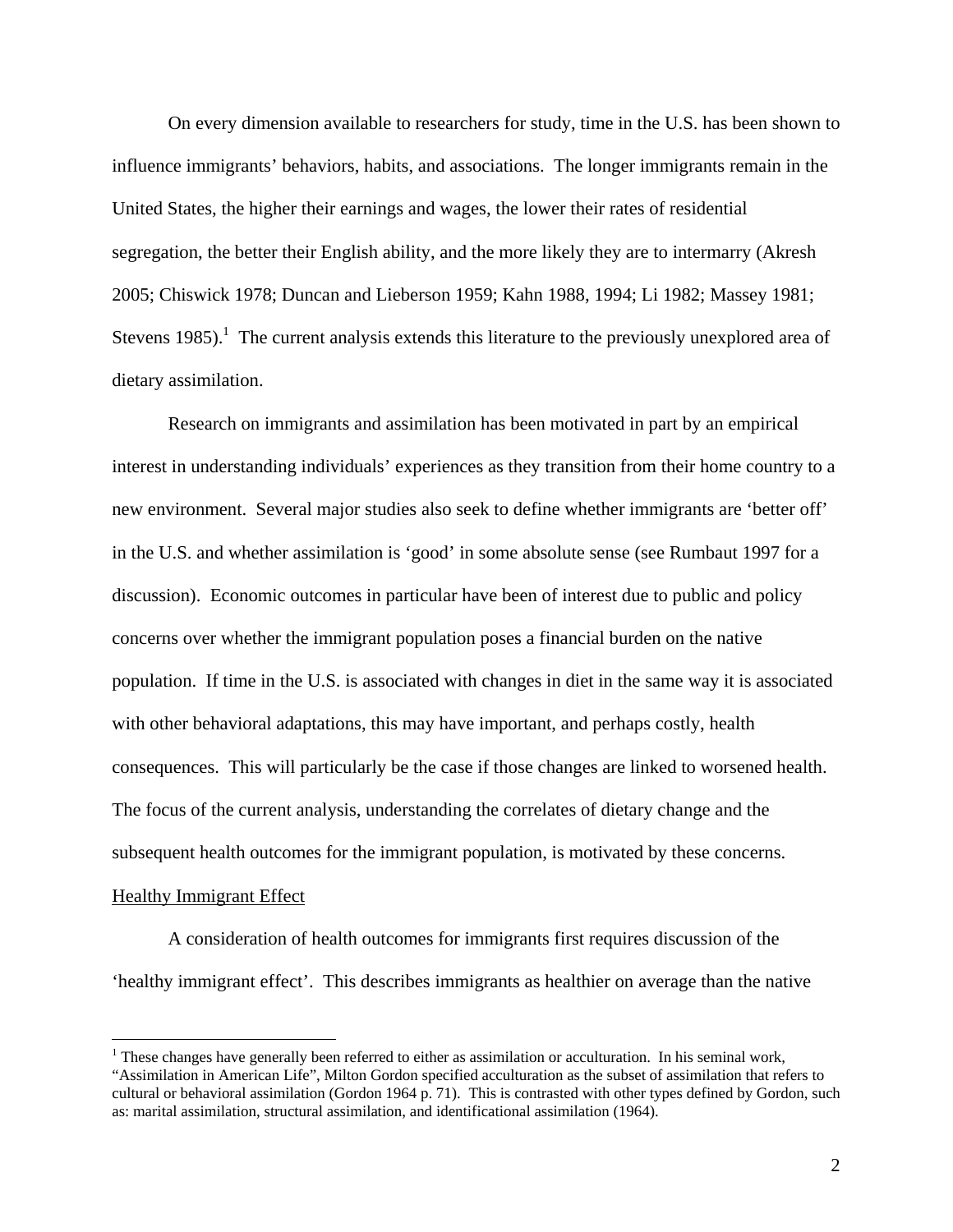population when they arrive in the host country and that, over time, their health worsens (Chen et al. 1996; McDonald and Kennedy 2004; Newbold 2005). If the distribution of health among the immigrant population is, at baseline, more skewed towards good health than the distribution for natives, then immigrants' health must worsen to some degree over time in order for the two patterns to converge.<sup>2</sup> One possibility, as described by Jasso et al.  $(2004)$ , is that the mere process of immigration has a direct effect on health, via its tendency to increase stress levels.

Several explanations for the change in immigrants' health are discussed in a recent paper by Antecol and Bedard (2005). They include the idea that the change in immigrant health may be driven by a difference in access to health care, such that over time immigrants' access becomes more limited. The authors concede that this scenario is highly improbable, given that access to care likely increases rather than decreases over time (LeClere et al. 1994). Alternatively, health care access might exert its influence by bringing previously undiagnosed conditions to light, thereby leading individuals to report worsened health (Antecol and Bedard 2005). The authors also explore the role of increasing BMI in explaining the convergence of health statuses. In the current analysis, I argue that the pathway by which BMI matters for the changing health outcomes of immigrants is dietary assimilation.

#### Time in the U.S. and Health

 $\overline{a}$ 

Although no previous work exists looking at patterns of dietary change, several researchers have looked at the relationship between time in the host country and health. Studies have demonstrated a positive relationship between time in the U.S. and other negative health outcomes including low birthweight (Balcazar and Krull 1999; Scribner and Dwyer 1989), psychological distress (Kaplan and Marks 1990), and activity limitations (Cho et al. 2004;

 $2^2$  There is stronger theoretical justification supporting the idea that it is the health of immigrants that worsens, rather than the health of natives improving, driving the convergence between the two distributions.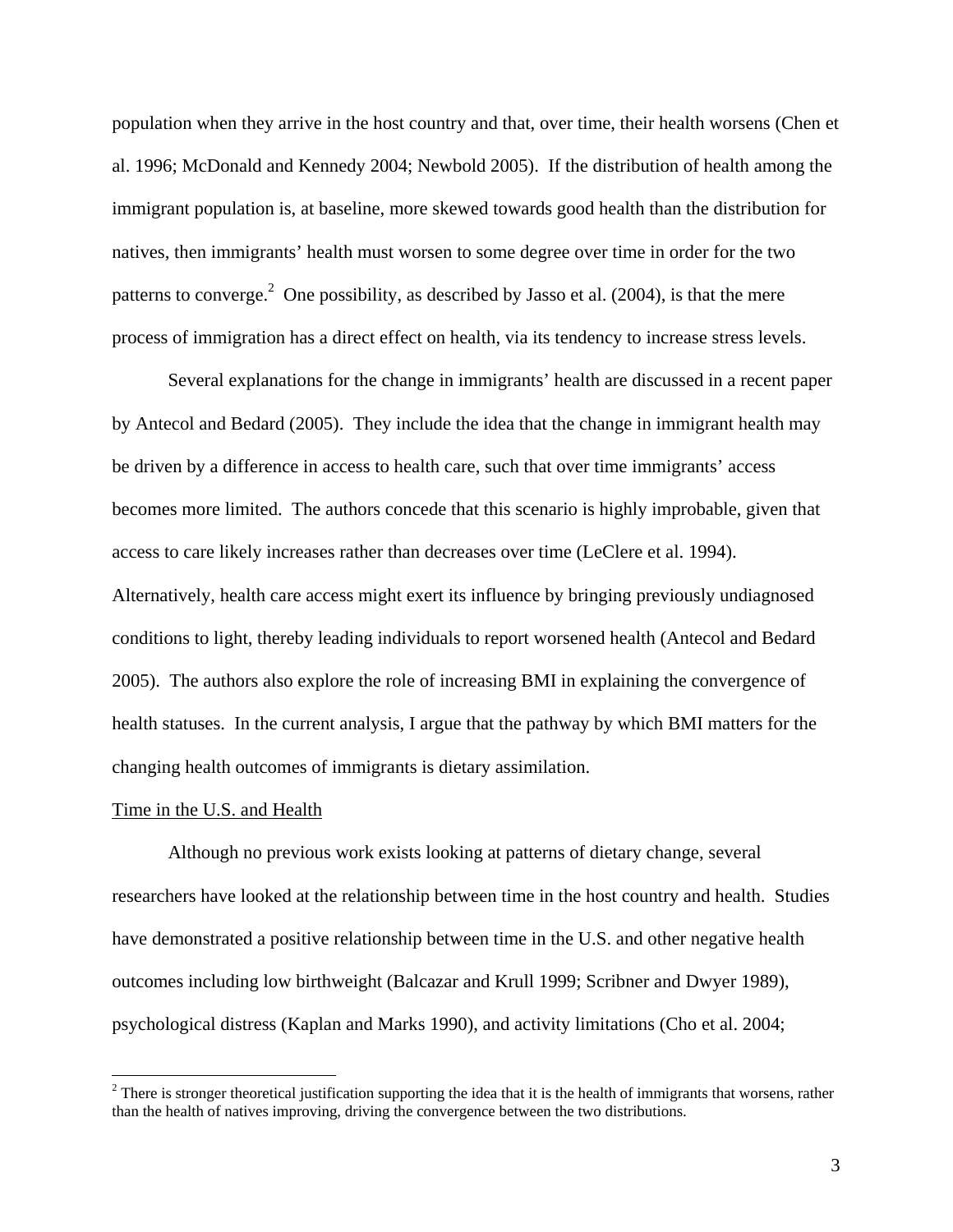Frisbie et al. 2001). Prior work has also shown that the prevalence of obesity and overweight are positively associated with time in the U.S. (Goel et al. 2004; Gordon-Larsen et al. 2003; Himmelgreen et al. 2003) and in Canada (Cairney and Ostbye 1999). In the Goel et al. study, the authors used the 2000 National Health Interview Survey and found an increase in the prevalence of obesity among immigrants who had been in the U.S. for 10 years or more (2004).

These studies provide key insights into the changes observed among the immigrant population after several years in their new environments (the U.S. and Canada). However, they also raise additional questions. What is responsible for the observed increases in excess weight and obesity? Can a worsened health status since coming to the U.S. be partly attributed to a change in diet? The current analysis takes advantage of a unique newly available data set, the New Immigrant Survey (NIS), to explore these patterns.

# THEORETICAL FRAMEWORK

# Factors Influencing the Degree of Change

There are several reasons one might expect immigrants to alter their diets after coming to the U.S. In addition to dietary change being part of a larger process of adaptation that occurs after living in the U.S. for a substantial period (reflected by years of U.S. experience), hours supplied to the labor market, the individual's social environment, household factors, residential setting, and self-selection may all be influential factors.

# *Labor Supply*

It may be that they are working more hours, a schedule which detracts from time available to prepare meals. The majority of immigrants come to the U.S. to improve their economic situation regardless of the visa category through which they attain permanent residency, suggesting that many may be working long hours. Although the number of hours they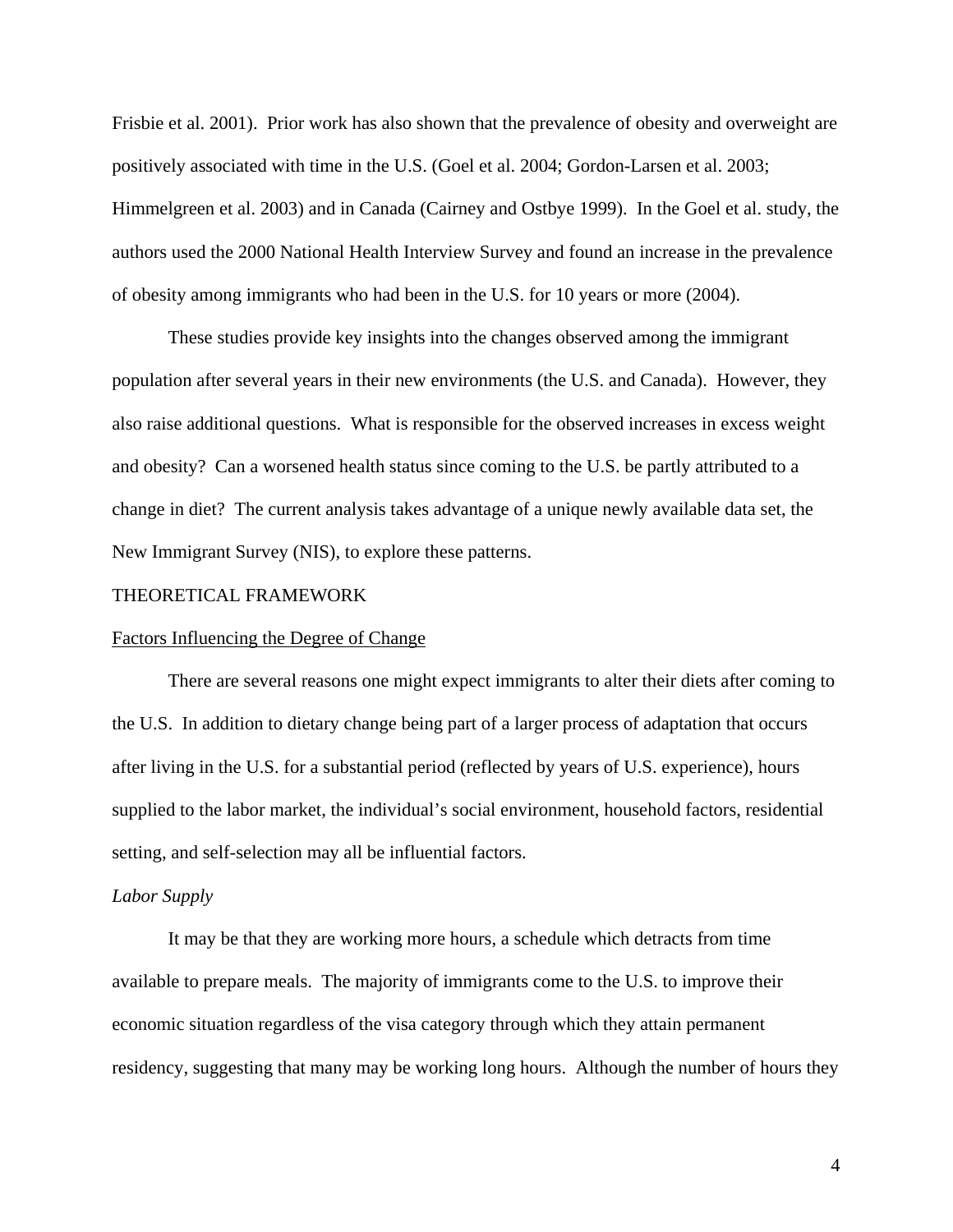supply to the labor market may not differ significantly from natives (as shown for Hispanic men by Borjas 1983), these hours may be more than in their home country. If this is true, working a greater number of hours per week would be associated with a higher degree of dietary change.

Of course, the above hypothesis necessitates that individuals are preparing their own meals. One way that hours worked could affect male respondents' report of dietary change is through the labor supply of their wives. If immigrant households are more likely to have a traditional division of labor and their diet prior to moving to the U.S. was labor intensive, then the wife's labor supply is expected to affect the husband's diet.

# *Social Environment*

It may be that as immigrants solidify relationships with people other than co-ethnics, they are exposed to various types of food. The friends and relationships they form in the U.S. with people of different ethnic backgrounds may influence their tastes and consumption patterns. This type of change does not specify that tastes morph into something generically 'American'; it only requires that through exposure and contact, they change from what they were prior to immigrating. English ability, speaking only English with friends or at work, and speaking English at home suggest a greater degree of acculturation and are expected to be associated with a report of more dramatic dietary changes. Marrying someone who was born in the U.S. is also expected to result in more changes in diet. Conversely, marrying someone from one's own country is thought to be associated with maintaining a diet more similar to that prior to coming to the U.S.

### *Household Characteristics*

Household characteristics may play a role in the extent and pace of dietary change. For instance, a preponderance of young people or a higher overall number of mouths to feed may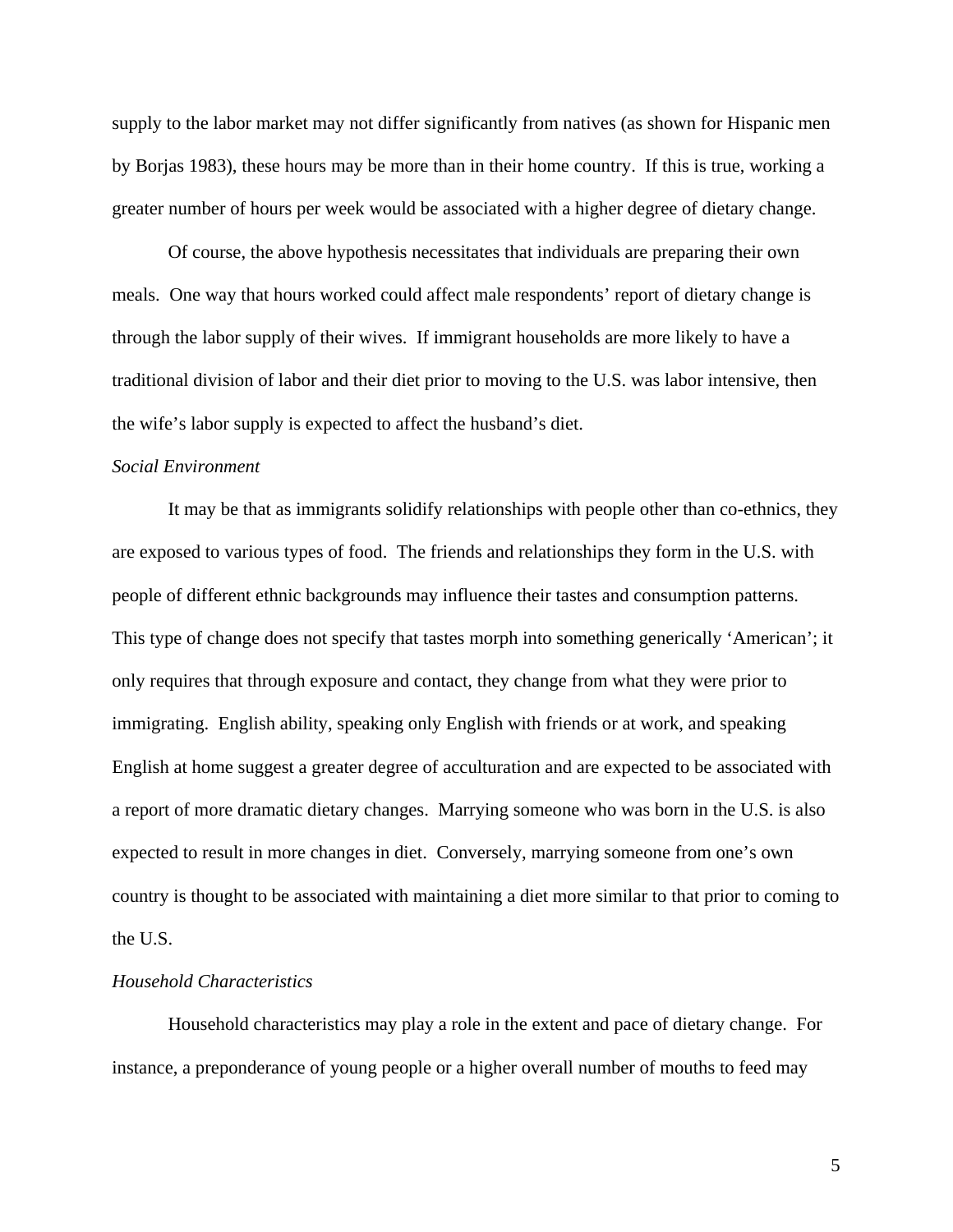make maintaining the diet from the home country difficult, particularly if some of the necessary items are more costly in the U.S. Additionally, more young people in the household may mean having more processed, pre-prepared food available, items which may also be associated with weight gain or worsened health.

# *Residential Setting*

Another possible factor influencing dietary change is simple availability. Depending on where in the U.S. they live, it may be harder for immigrants to find the foods they are used to using for meal preparation. The extent to which this presents a challenge likely depends on the region of the country the individual is living in and whether he or she is living in an urban or rural area. It may further depend on whether the individual resides in an ethnically concentrated neighborhood with other immigrants from the same country or region.

# *Selection*

1

Additionally, changing diets may be indicative of the selective nature of the immigration process in that individuals who are more adventurous and interested in new experiences are more likely to leave their home country and are also more likely to be open to trying new foods.

In this paper, I address the first three of the hypotheses presented here.<sup>3</sup> I am unable to address the fourth hypothesis due to the absence of residential information and the fifth due to a lack of measured characteristics. I then extend the analysis to look at the link between dietary change and Body Mass Index (BMI) and the link between dietary change and the self-reported comparison between pre- and post- migration health status.4

 $3$  A more in depth exploration of the specific dietary changes that are occurring among the immigrant population and how these changes relate to one another (i.e., the types of foods immigrants are giving up and the types they are replacing them with), in addition to how patterns of dietary assimilation vary by region and country of origin is the subject of another paper.

 $4$  BMI is measured as weight (kg) divided by height<sup>2</sup> (meters). Less than 18.5 is considered underweight, 18.5-24.9 is considered healthy, 25-29.9 is overweight, and 30 or greater is considered obese.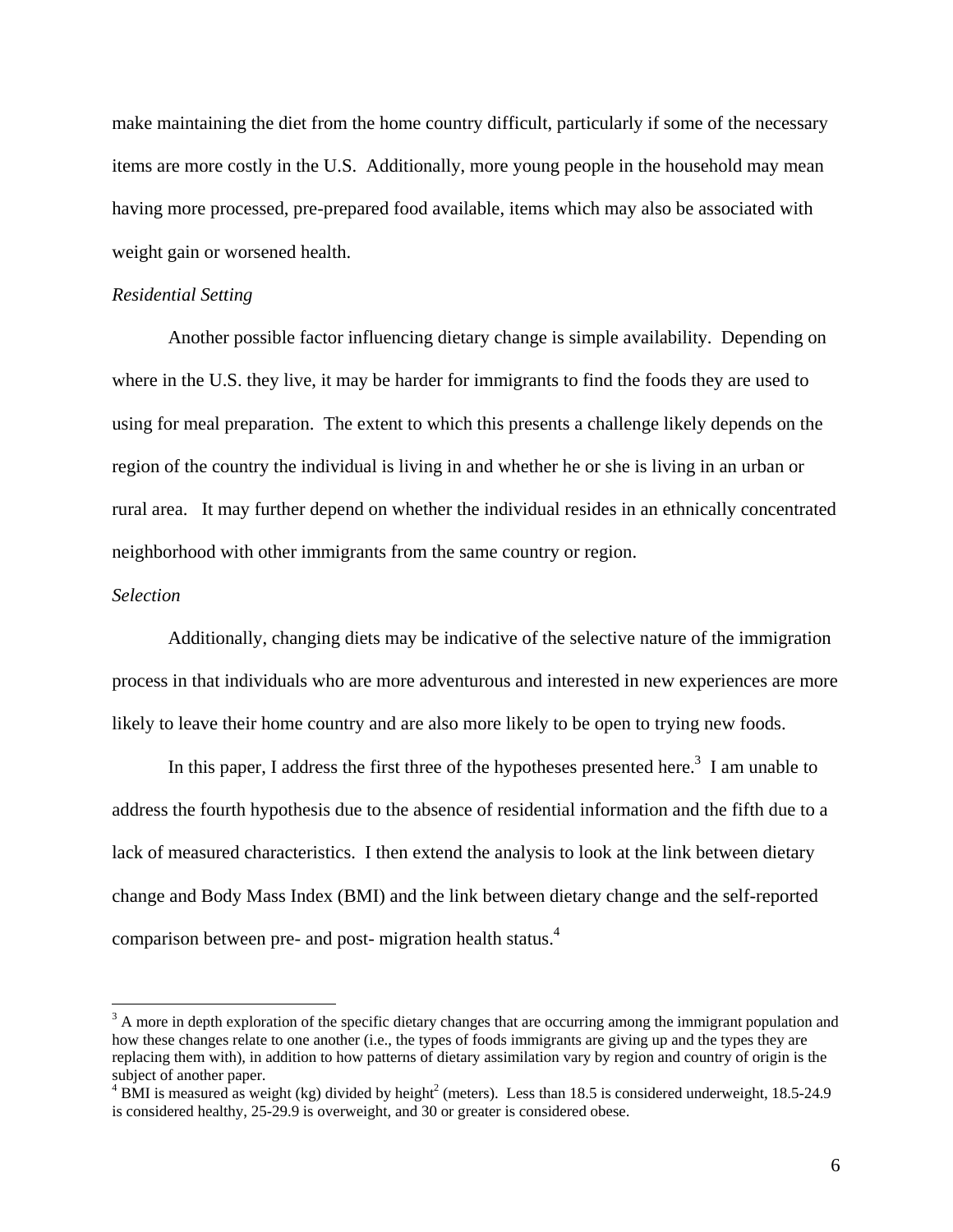# Dietary Changes and Health

The direction of the relationship between the degree of dietary assimilation and health is likely determined by the types of changes that are made. On the one hand, American diets often contain more processed foods and more junk food than those in other countries. Both groups tend to be high in sodium and to contain high levels of fat. If part of what immigrants are assimilating into is the consumption of these items, this may lead to weight gain and a decline in health. On the other hand, many grocery stores in the U.S. offer a year round selection of fruits and vegetables that is unparalleled in other countries. If the dietary changes involve taking advantage of this variety, an improvement in health or maintenance of good health may be experienced.

# DATA AND METHODS

#### Data

The data used for this study come from the New Immigrant Survey (NIS). The study is based on a probability sample of immigrants who were granted permanent residency between May and November of 2003. The survey methodology for the adult sample involved four strata: spouses of U.S. citizens, employment principals, diversity principals, and other immigrants (Jasso et al. *forthcoming*).<sup>5</sup> This analysis uses the adult sample, which was restricted to individuals who were at least 18 years old at the time of admission. Unique to the NIS is that the interview was conducted in the language of the respondent's choice (see Jasso et al. *forthcoming*  for a full description). For the current analysis, sample size is restricted to individuals who had valid responses for all of the variables of interest, yielding 6,637 out of the available 8,575 observations for the majority of the analysis. Approximately 84 percent of the cases that are excluded are attributable to missing values on one or more of the following: the report of dietary <u>.</u>

 $<sup>5</sup>$  All descriptive characteristics presented are weighted with sampling weights.</sup>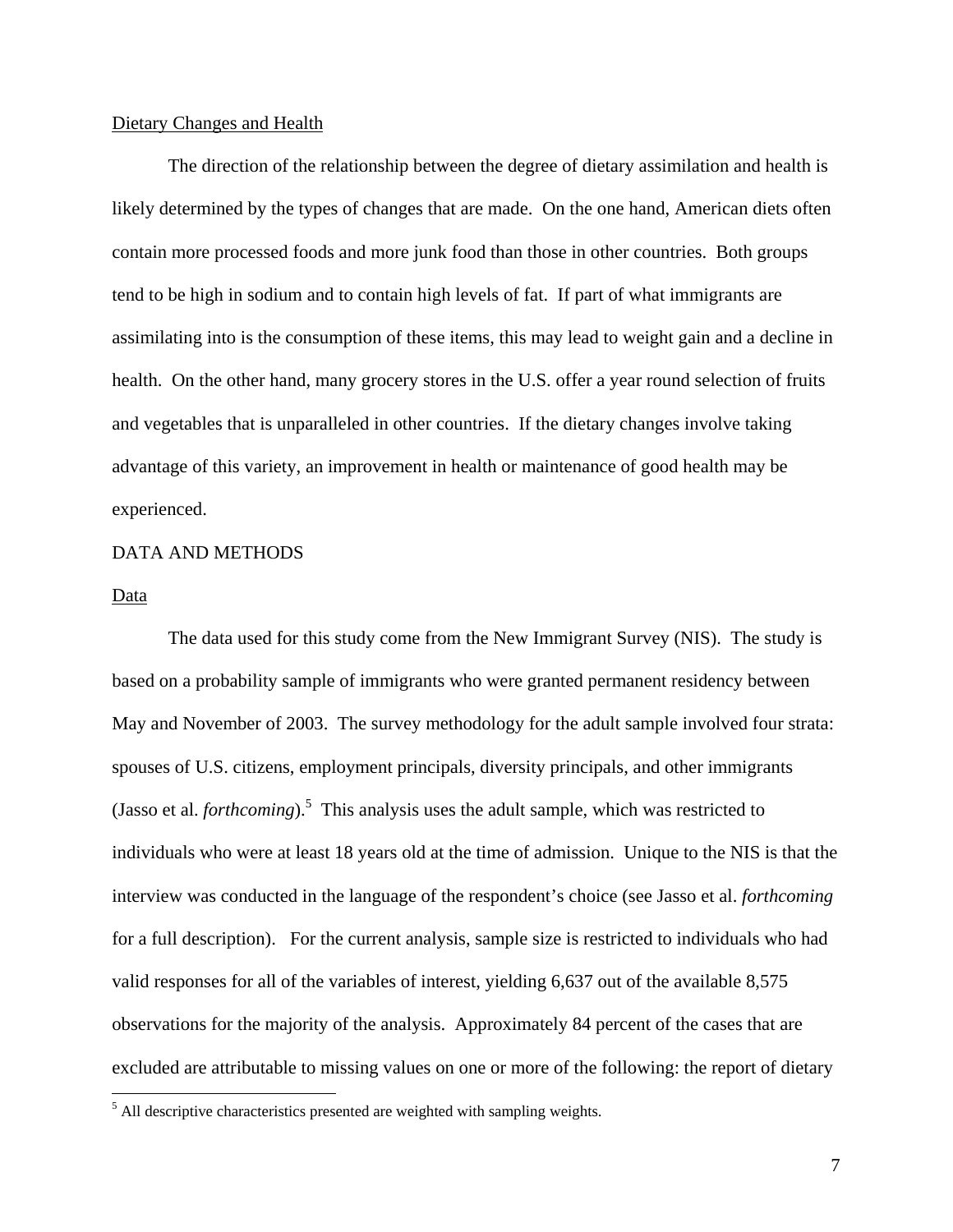similarity, English ability, and BMI, with about half of the 84 percent due to the BMI. The vast majority (92%) of missing BMI values are missing data on both height and weight, with only 14 percent portion missing weight data only, suggesting that the bias is not attributable to overweight individuals who are unwilling to report their weight. For this reason, it is difficult to anticipate the direction of a bias resulting from missing data on BMI or on the report of dietary similarity.

#### *Dependent variables*

 $\overline{a}$ 

This analysis takes advantage of several unique questions in the NIS. The dependent variable for the first part of the multivariate analysis comes from the following question:

"Using a scale from one to ten where 10 indicates exactly the same and 1 means completely different, how would you compare the similarity in the diet in the food you now normally eat in the United States with the food you normally ate in your home country?"<sup>6</sup>

The subsequent questions allow for a deeper understanding of individuals' replies. The following two questions:

"Please tell me the most important thing that you eat a lot now that you rarely ate before you came to the United States?" and,

"Please tell me the most important thing that you ate regularly before coming to the United States that you rarely eat now?"

were both posed to individuals who said that there was an item that they eat now that they did not used to eat or who said that there was something they used to eat regularly that they do not eat now. Thirty-nine percent of respondents (n=2561) reported at least one of the dietary changes that were coded. Respondents were permitted to list more than one item and responses

 $6$  The direction of the coding was reversed for ease of interpretation in the empirical work.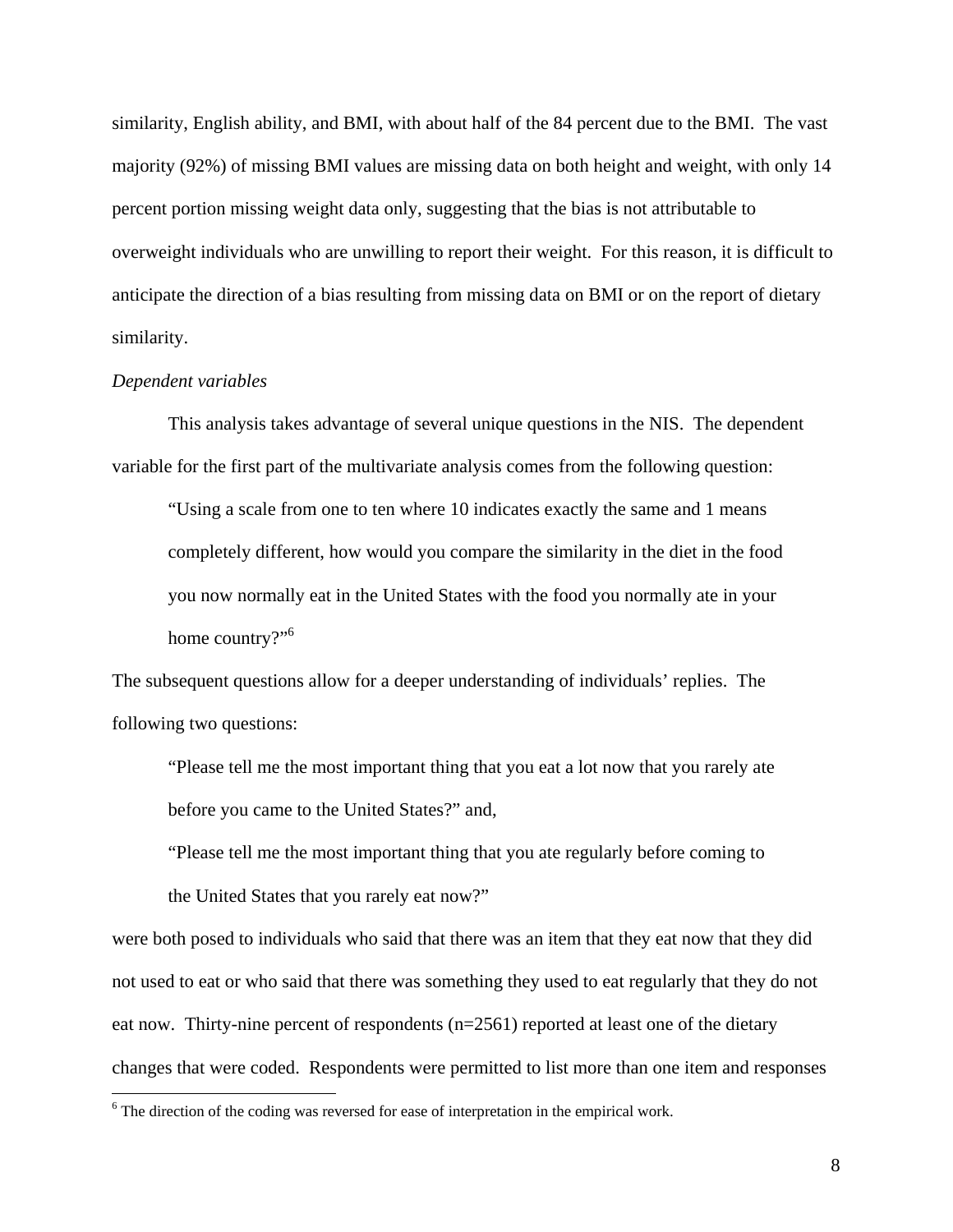were recorded verbatim. Responses to this question were coded into categories representing whether more or less meat, vegetables, fish and seafood, rice and beans, fruit, and junk food were consumed in the U.S. Because junk food is to some degree subjectively defined, it was coded in two ways. The first, labeled 'current measure' in Table 1, is the indicator used in the multivariate analyses. This is a more conservative measure that is coded a 1 for individuals who reported eating more "junk food, "fast food', or who named a fast food restaurant. The second measure, labeled 'broad measure', adds to the previous measure individuals who responded ""pizza" or "fried food".<sup>7</sup>

 The health outcomes considered are twofold. The first is BMI, measured continuously using self-reported height and weight data. This is used in place of an indicator for obesity because the current research question pertains to changes in the individual's perception of his relative health status and changes in BMI at any level may be relevant.<sup>8</sup> The second measure is a categorical response to the question:

"Compared with your health right before you most recently came to the United States to live, would you say that your health is better now, about the same, or worse?"

#### *Independent Variables*

 $\overline{a}$ 

 The analysis includes controls for the following demographic and background characteristics: age, gender, marital status, and years of completed education. Years of U.S. experience is an important covariate and one of the proxy measures for assimilation. The current

<sup>&</sup>lt;sup>7</sup> Repeating the analyses with the broad measure yields results qualitatively similar to those using the conservative measure. The latter is used in the multivariate analyses shown because it is a conceptually cleaner definition of junk food.

<sup>&</sup>lt;sup>8</sup> Table 5 has also been estimated as a logistic regression with the dependent variable coded as 1 for a BMI >=30 and 0 otherwise. While there are subtle differences in the results, they are qualitatively robust. The one substantive difference is that the indicator for female loses statistical significance when predicting obesity. Table available upon request.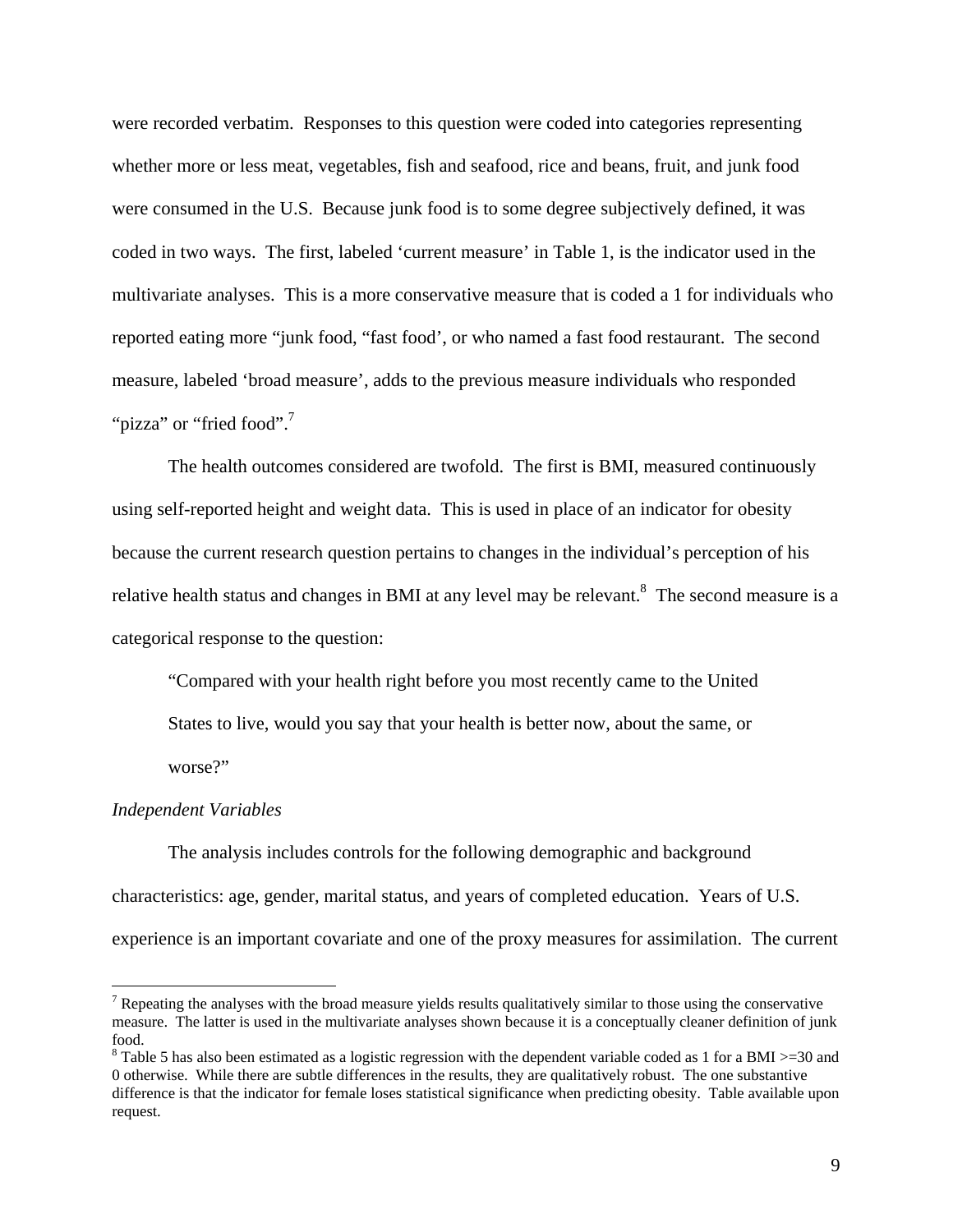measure captures the cumulative total years the individual has been in the U.S. and is anticipated to be associated with a greater degree of dietary change and a higher BMI. This measure of U.S. experience is thought to be more accurate than that obtained from the question used on the decennial census and Current Population Survey, "When did you come to the U.S. to stay?" (Redstone and Massey 2004).

 Household characteristics are measured as the total number of individuals in the household and their average age. Following the hypothesis described previously, the expectation is that having more household members will be associated with a greater degree of dietary change. We expect that members of older households will experience a lesser degree of change in diet and that members of younger households will dominate in the consumption of junk food.

To capture the level of assimilation, I include three indicators in addition to the direct measure of time spent in the U.S. The first is an indicator of English ability. This is a selfreported measure which takes a one for those reporting the ability to speak English well or very well and a zero otherwise. The second is an indicator for whether the respondent's spouse, if married, was born in the U.S. and the third, conversely, is an indicator for whether the respondent's spouse was born in the same country as the respondent. If acculturation is associated with more dramatic changes in diet and increasing average BMI, then the first and second indicators will have positive signs on the coefficients predicting the level of dietary similarity. Being married to a co-ethnic is then expected to have a negative sign on the coefficient when predicting dietary change.

#### Methods

 Tables 1, 2a, 2b, and 3 present sample characteristics and conditional means describing the data. Tables 4a, 4b, and 5 use ordinary least squares regression to predict the level of dietary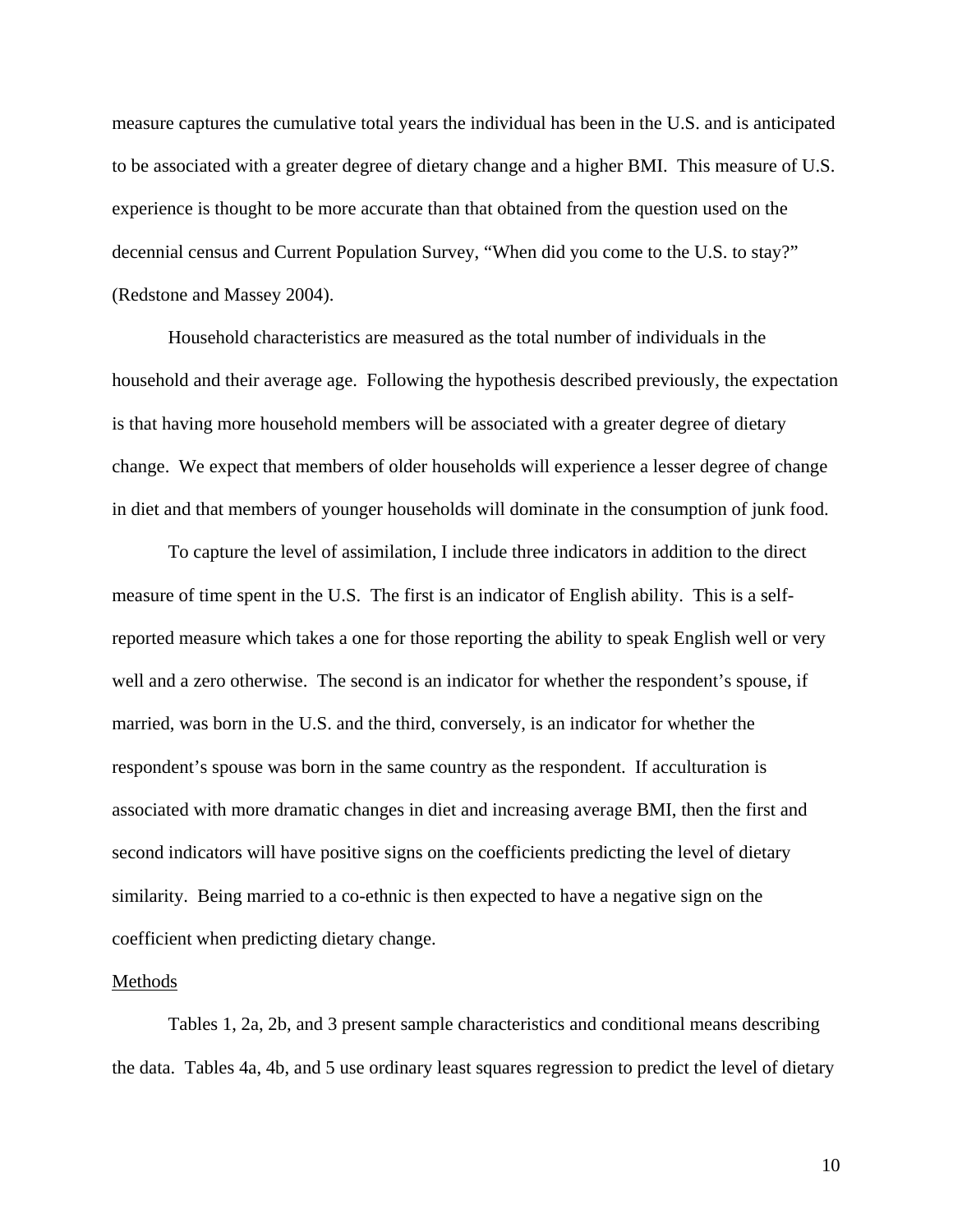change. Tables 4a and 4b have also been estimated using an ordered logit, yielding similar qualitative results. Results using the OLS are presented for ease of interpretation. Table 6 uses a multinomial logistic regression to predicted relative health status.

# RESULTS

 Understanding the level of dietary change begins with understanding the types of changes being reported. Table 1 shows some of the most salient patterns reported in the survey. The most commonly reported changes are an increased consumption of meat and junk food, broadly measured, in the U.S. Figure 1 provides a clearer description of how the changes in Table 1 correspond to respondents' report of their level of dietary change. The x-axis contains the individual's report of the similarity in his or her diet compared to before they came to the U.S. The further the point is to the left, the more similar the diet, the further to the right, the more different. The height of the line represents the proportion reporting the dietary change described in the legend for the particular line.

 Of those who indicate the greatest dietary change, the highest proportion reports an increased consumption of junk food, using the broad definition. The prevalence of reports of an increase in junk food ranges from about 12.5-17 percent at the highest levels of dietary change (values of 6-10). The next most commonly reported change is an increase in meat consumption. The prevalence of these two changes suggests that the possibility of health implications.

 Table 2a examines differences between respondents who report an increased consumption of meat and those who do not. Results indicate that demographic and background characteristics differ strongly between the two groups. Immigrants who eat more meat in the U.S. have been in the U.S. longer, have more children, and live in younger households. They also have fewer years of education, a lower proportion able to speak English well, and lower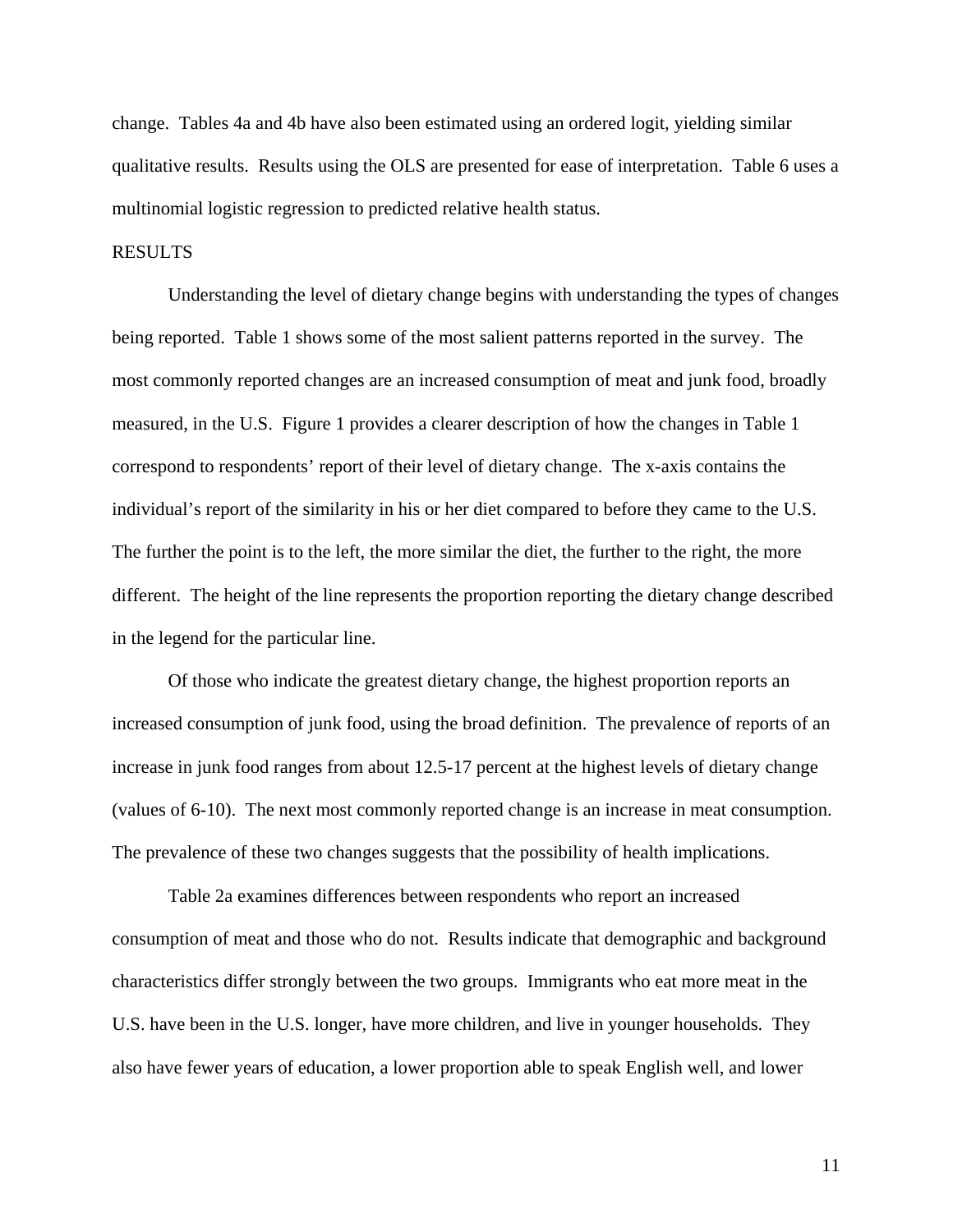rates of English language use with friends and at work than those who do not report an increased consumption of meat. Individuals reporting increased meat consumption also have higher household incomes and higher average BMI. This pattern depicts immigrants who are perhaps less integrated, yet are doing well enough financially to afford meat. They may not have the nutrition information necessary to accurately assess the value of increased meat consumption or they may chose to ignore this information.

 Table 2b explores differences in descriptive characteristics between individuals who report eating more junk food in the U.S. with those who do not. One of the most salient characteristics is the overall number of significant differences that exist between the two groups. The indicators of acculturation or assimilation differ in the expected directions indicating that consuming more junk food is associated with acculturation. Specifically, those who report consuming more junk food in the U.S. have more U.S. experience, are more likely to have a spouse from the U.S., and are less likely to have a spouse from the same country. They are also more likely to speak English as one of multiple languages at home and are more likely to speak exclusively English at work and with friends. Further, those who report eating more junk food have a significantly higher average BMI than those who do not, although the difference (0.771 points) is not as great as that shown in Table 2a (1.278).

 Finally, socioeconomic status has been shown to have a strong inverse relationship with the prevalence of overweight and obesity among natives (see Sobal and Stunkard 1989 for a review of the literature). However, the evidence for immigrants suggests a weak relationship.

 Table 3 displays the same descriptive characteristics as in Tables 2a and 2b, this time breaking them out by self-reported health status. The indicators for acculturation that were particularly salient in Table 2b are no longer significant differentiators between individuals who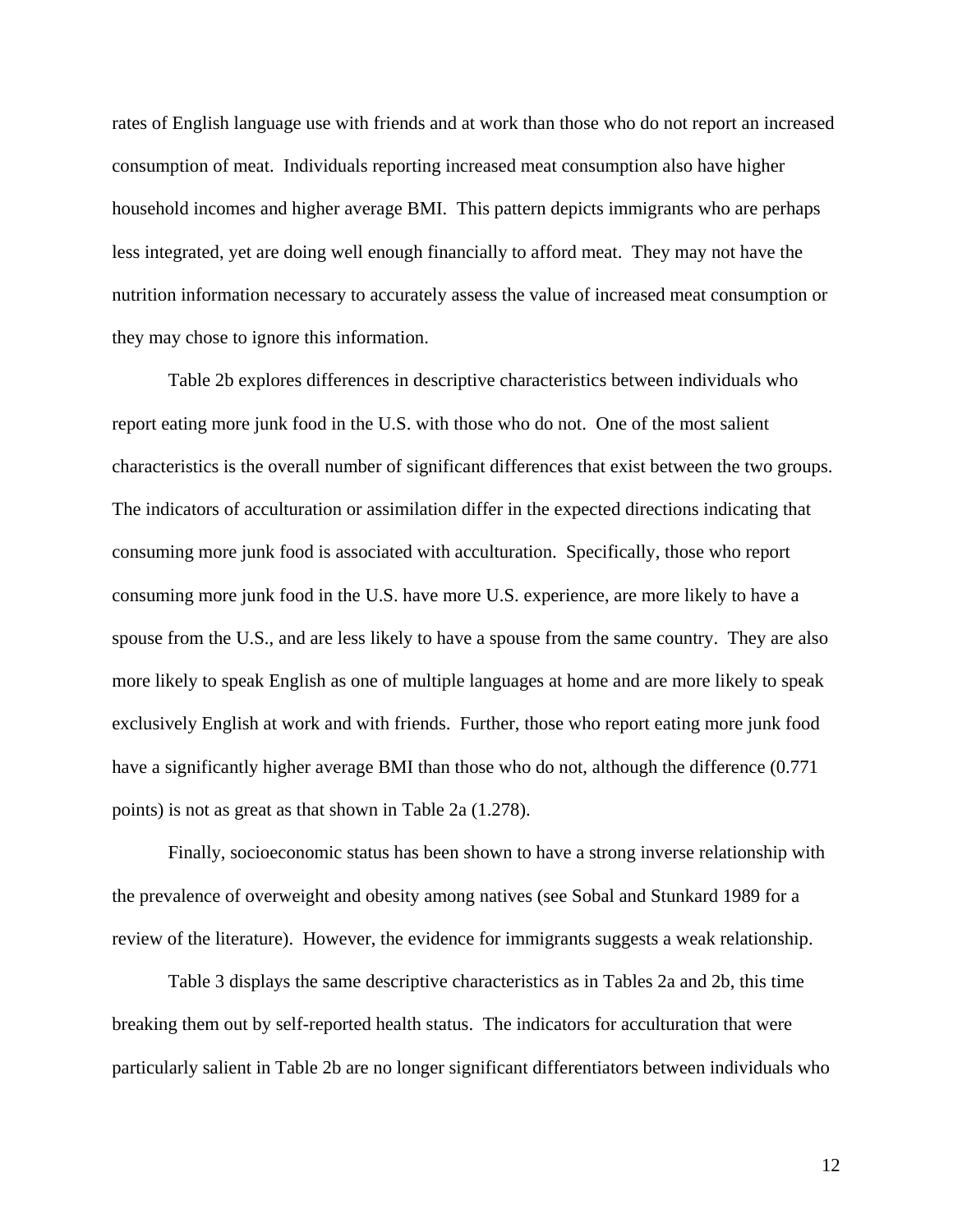report that their health has worsened and those who report it as the same. Several characteristics in Table 3 exhibit a hill- or valley-like distribution across the three categories of health responses. For instance, more years of U.S. experience is linked both to a positive change and to a negative change, relative to no change in health. Similarly, individuals reporting either type of change in health since coming to the U.S. have lower average education levels than those reporting no change. Individuals with lower education levels may be more likely to make lifestyle choices or have jobs that put their health in jeopardy, while they also may also have worse health to begin with, leaving more room for improvement. There are significant differences as well in average household age such that the average is lower for both categories reporting a change in health status. Younger households may be savvier in their ability to navigate the U.S. health care system, resulting in improved health. Further, as shown in Tables 2a and 2b, immigrants consuming more meat and junk food, behavior possibly leading to worsened health, are more likely to be members of younger households. The pattern also indicates that increased meat consumption is associated with reports of improved and worsened health. When we consider that immigrants reporting worse health have more than two years of additional experience in the U.S. relative to those reporting better health, the pattern is consistent with the idea that an increase in the consumption of meat is experienced as beneficial for an initial period before it leads to other health-related problems later on, such as the increase in BMI.

 Higher average BMIs are also observed for individuals reporting worse health and better health. The association with worse health is anticipated as weight gain is generally experienced in this manner. However, the fact that a higher average BMI is also seen with those reporting improved health suggests that this is not always the case. The estimate for average BMI among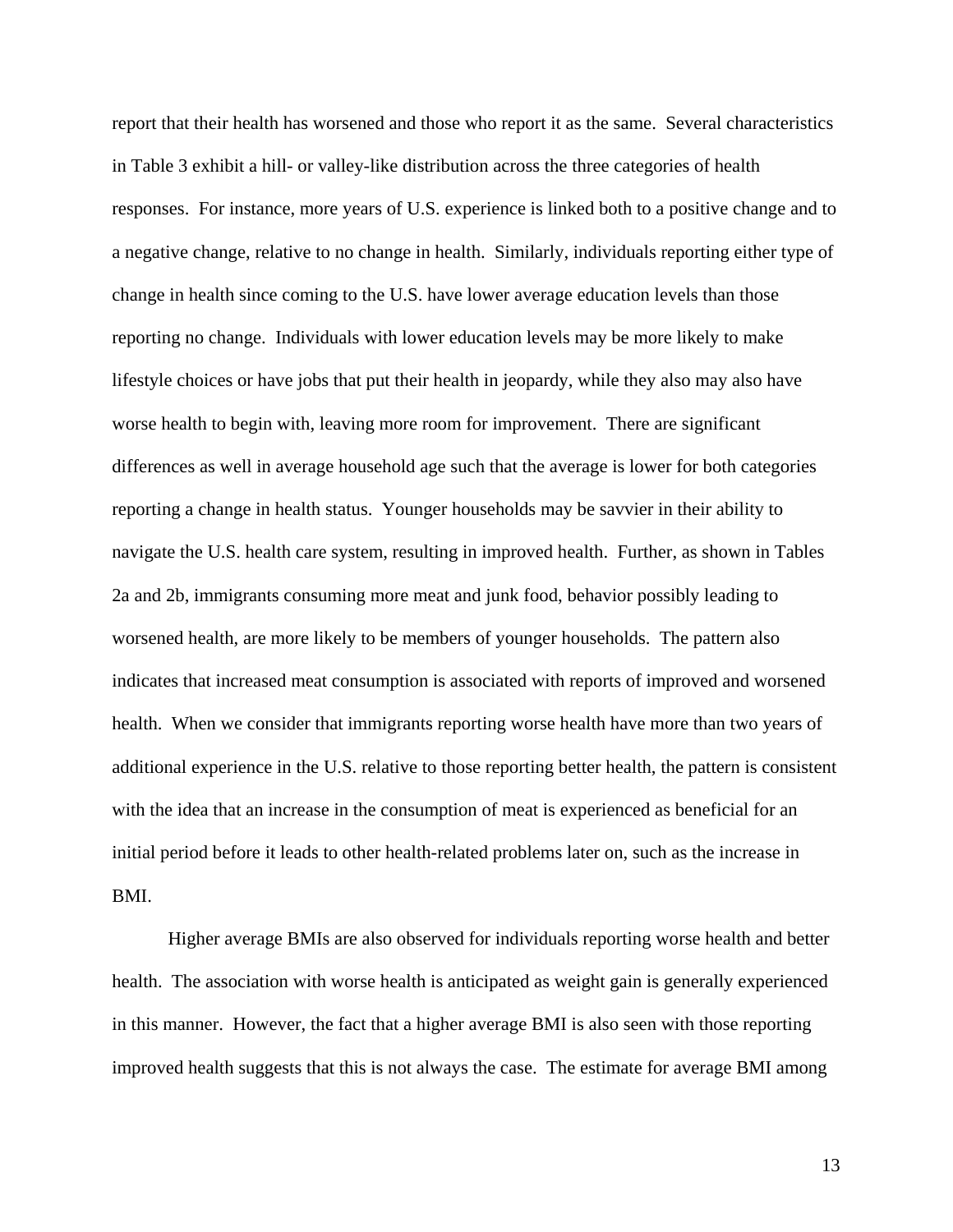those reporting worse health is 0.84 points higher than for those reporting improved health, which is what one might expect if a small amount weight gain can be ok, but beyond some threshold is experienced as too much.

 Table 4a presents results from the OLS regression considering the determinants of dietary change. The higher the score on the dependent variable, the more the individual has changed her diet since coming to the U.S., such that a score of 10 indicates a current diet that is completely different to that prior to moving. It follows that a positive coefficient indicates the covariate is associated with a report of greater dietary change, while a negative coefficient indicates more similarity. The first specification is a baseline model including demographic, education, and household variables. The second adds indicators for assimilation and the third includes labor supply characteristics.

 The baseline specification indicates that married individuals are more likely to maintain a diet similar to that which they had prior to immigration. However, with the inclusion of "Spouse Born in the Same Country" and "Spouse Born in the U.S.", the magnitude of the "married" coefficient shrinks by about one third, suggesting that the effect of marital status is partly through the spouse's place of birth. The relationship between years of education and dietary similarity is consistent across the three specifications such that individuals with more education are more likely to maintain their previous eating habits. Immigrants with more education may be more acutely aware of importance of maintaining their culture and one way to do this is through keeping culinary traditions alive in the kitchen. It may also be that they are more likely to have had a balanced diet prior to immigration and are, therefore, less likely deter from old patterns. The number of individuals in the household has no relationship to the level of dietary similarity.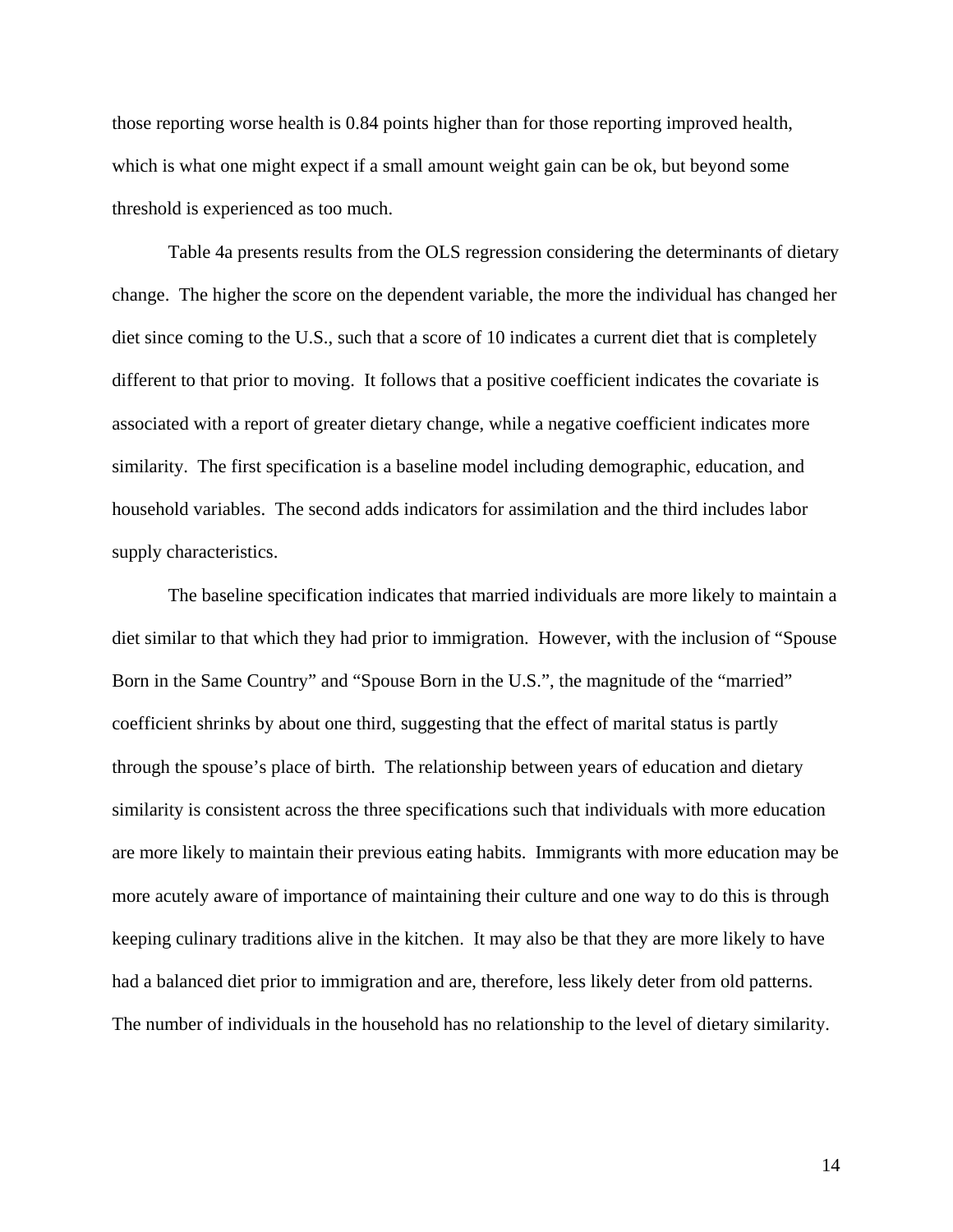The average age in the household has a nonlinear, convex relationship with dietary similarity that disappears when additional controls are added.

 The second specification in the table includes the indicators for acculturation. In this setting, each shows an effect that significantly differs from zero and is in the expected direction. Speaking English well and having a spouse born in the U.S. are associated with a greater degree of dietary change, while having a spouse from the same country is associated with a diet that remains more similar. Years of U.S. experience exhibits a nonlinear positive relationship with dietary change.

The third specification includes covariates capturing the individual's hours worked and the log of household earnings. Neither of these characteristics is significantly associated with the degree to which the individual changes his diet, suggesting that the extent to which change is reported is not a function of a paucity of time away from work, the first hypothesis listed earlier. Including these covariates does not change the majority of the qualitative conclusions drawn from the second specification on the assimilation indicators.

To further examine the importance of labor supply on dietary change, Table 4b restricts the analysis to married men. With a traditional household division of labor, the woman would be responsible for the grocery shopping and the cooking. In that case, one might expect the wives' labor supply to have more of an impact on the changes taking place in their husbands' diets. The first specification in Table 4b includes an indicator for whether the wife is working for pay. This could be inside or outside the home, the idea being that any time devoted to paid employment is less time available for domestic chores. The coefficient on the indicator for whether the wife is working for pay does not significantly differ from zero. The second specification looks at levels of the wife's labor supply, rather than a yes/no indicator, by including a measure of her hours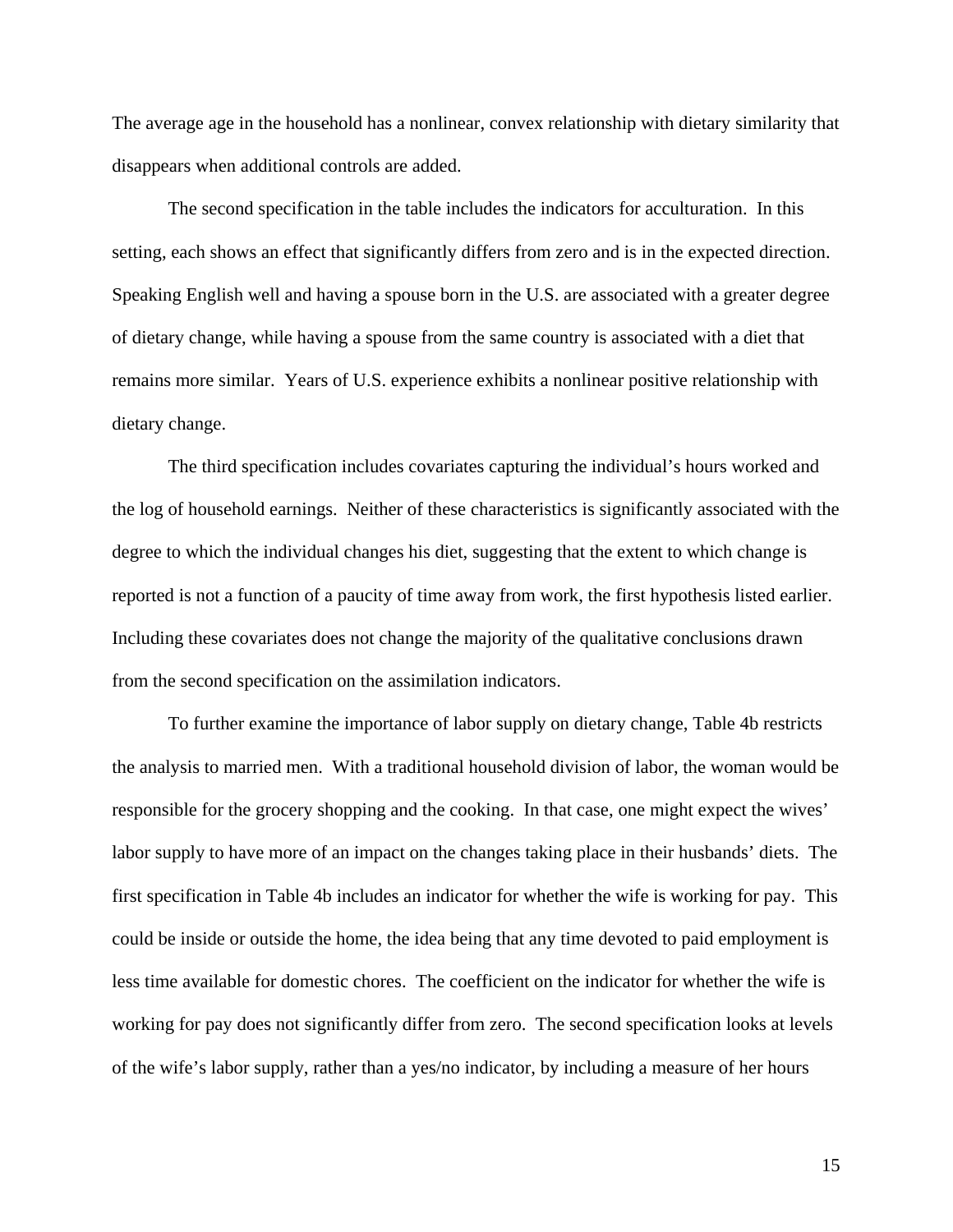worked per week. This also has no significant association with the husband's report of dietary change. These two tests do not support the first hypothesis listed previously, regarding the role of hours worked per week on change in diet. Also noteworthy in this specification is the magnitude and significance of the coefficient on the indicator for having a spouse born in the U.S. It suggests that the significant and positive coefficient in Table 4a on having a spouse born in the U.S. is operating through immigrant men married to U.S.-born women.

Table 5 considers how changing diet and other covariates relate to BMI. The first column is a baseline specification while the second include the acculturation and dietary covariates. The third includes labor characteristics. Across all three specifications, the individual's age and the average age of the household have strong nonlinear relationships with the respondent's BMI. The individual's own age is associated with an increase in BMI while the average household age indicates that individuals in older households have lower BMIs.

With respect to the respondent's age, the results are consistent with the knowledge that most individuals gain some amount of weight as they age and this trend reaches a plateau after a certain point. The observed convex pattern with household age aligns with the idea that households with more children and young people are likely to have different eating patterns and to have their refrigerators and cabinets stocked with items that may not be so prevalent in older households. For instance, younger households may have more junk food or processed food available, items that are often associated with weight gain.

The relationship between years of education and BMI is generally consistent across the three models, although there are slight fluctuations in magnitude. As one might expect based on the general negative relationship between education and BMI observed among the native population, higher education levels are associated with a lower BMI for immigrants as well.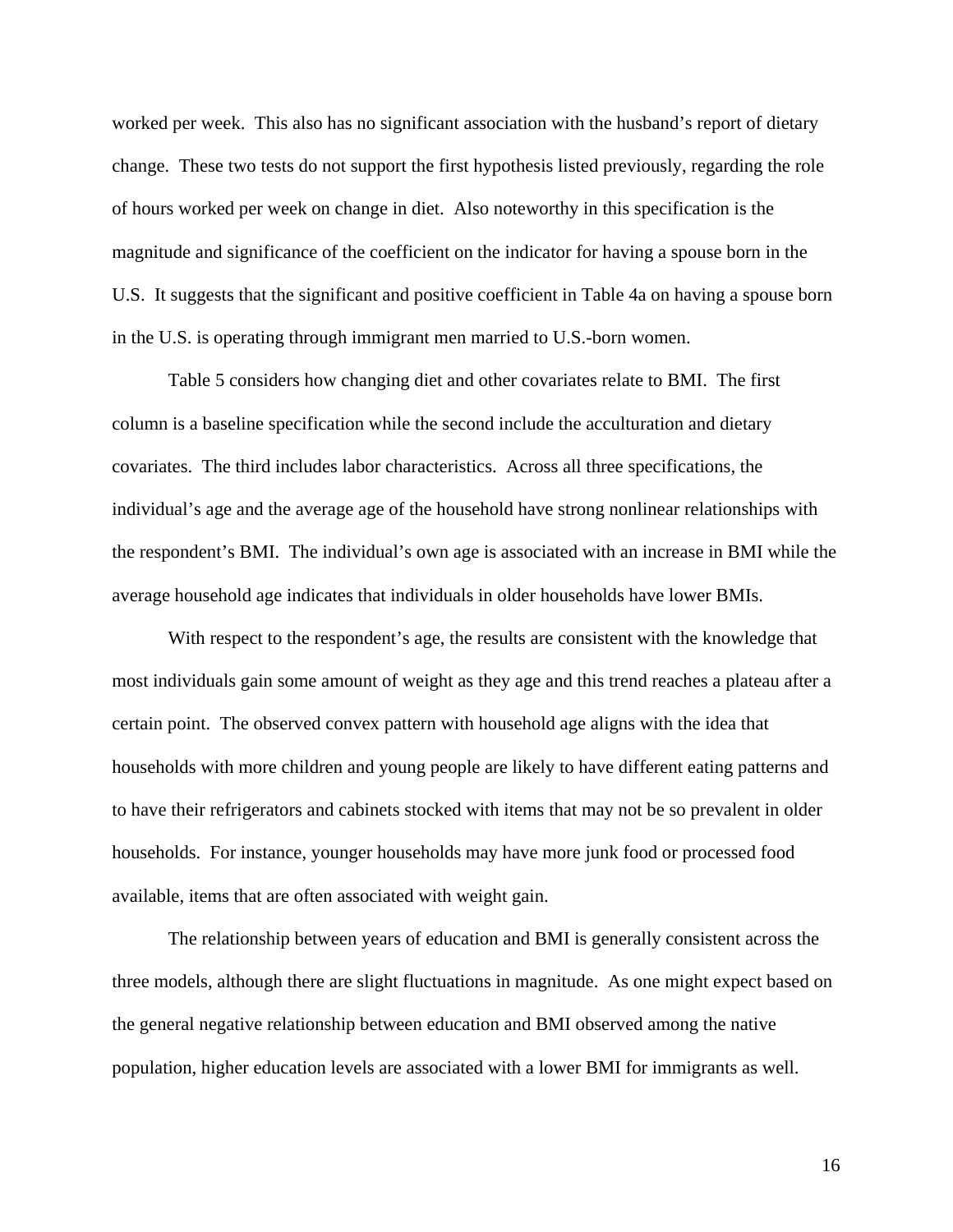In the second column, there is a weaker case for a direct effect of assimilation than there was in Table 4. However, the number of years the individual has been in the U.S. exhibits a strong nonlinear relationship with BMI such that more years are associated with higher BMI until about twenty years in the U.S. The inclusion of the dietary change characteristics does not dramatically change the significance or magnitude of the other covariates, yet they do yield strong positive coefficients themselves. These coefficients suggest that, after controlling for demographic, household, and acculturation characteristics, each one unit increase in the level of dietary change is associated with a 0.07 increase in BMI. In other words, the more changes the immigrant incorporates into his diet, the higher his BMI. Similarly, increases in the amount of junk food or meat consumed are linked to increases in BMI of 1.05 and 0.45, respectively. The third specification includes earnings and labor supply information, which shows a small but statistically significant positive relationship between hours worked per week and BMI, suggesting some support for a direct effect of labor supply on BMI, even though it exhibited no relationship with the level of dietary similarity.

In order to consider the relationship between dietary change and health, Table 6 displays the results from a multinomial logistic regression where the outcome is self-reported health status.<sup>9</sup> The results are presented as marginal effects, estimated as  $x_i$ *P x* ∂  $\frac{\partial P(x)}{\partial}$ . The result of this partial derivative is the change in the probability of the outcome for an incremental change in the

explanatory variable  $x_i$ , evaluated at the mean. For dummy variables, the marginal effect is calculated for a discrete change from 0 to 1.

 $9$  Table 6 is estimated using a multinomial logistic regression rather than an ordered logistic regression because of the relaxed assumptions associated with the former. Tests of the proportional odds assumption necessary to use an ordered logistic specification failed, leaving the multinomial model as the preferred estimation technique.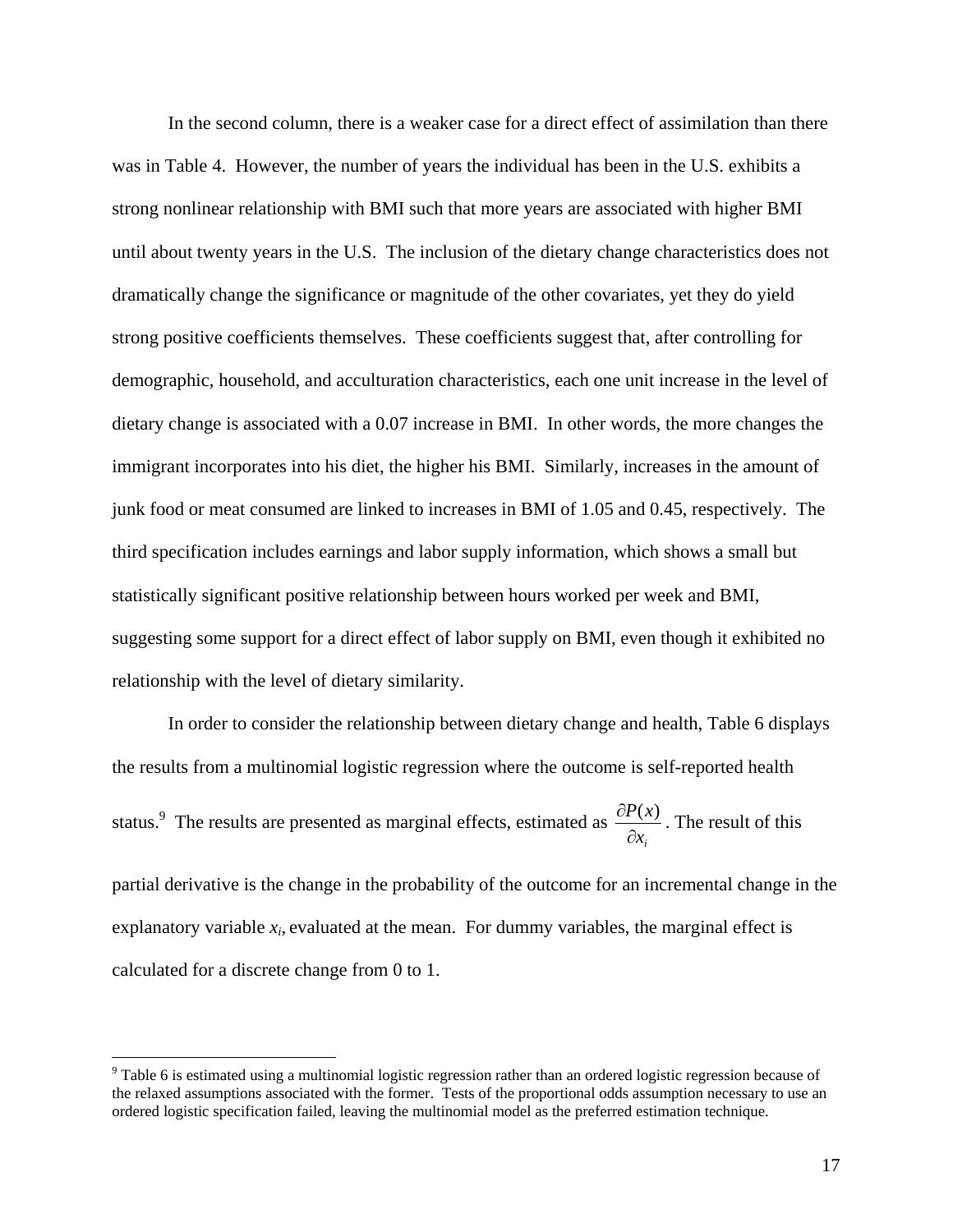Responses are coded as -1 if the individual reported that his or her health is worse than before coming to the U.S., 0 if it is the same, and 1 if it is better. Each pair of columns 1a and 1b, 2a and 2b, and 3a and 3b is part of the same regression. Columns 1a, 2a, and 3a predict a response of health worse than it was prior to coming to the U.S. and columns 1b, 2b, and 3b predict a response of health better than it was prior to coming to the U.S. The baseline category for each equation is that in which the respondent reports his health as being the same now as prior to coming to the U.S. The difference between the three specifications is that the second adds dietary change measures and the third includes a measure of household income.

Results indicate that, as shown in Table 3, years in the U.S. has a positive relationship with both outcomes, although the magnitude of the point estimate for worse health is approximately double that for better health. In describing Table 3, we suggested that this pattern might be observed if certain dietary changes are experienced as positive in the short run and negative in the long run. An additional possibility is that there are two pathways of dietary change that immigrants follow. One is to eat more of the readily available, and often cheaper, junk food and processed food and the second is to take advantage of the U.S. importation of fruits and vegetables that allows for a wide selection of fruits and vegetables year round.

The dual effect of years of U.S. experience is also consistent with the idea that, for a given level of dietary similarity, the types of dietary changes reported among short duration immigrants systematically differ from the types reported by long duration immigrants. However, further inspection of Appendix Figure 1 suggests that this hypothesis is not supported by the data. The only discernable difference in the types of changes reported by immigrants of short, medium, and long durations is that the proportion reporting an increased consumption of meat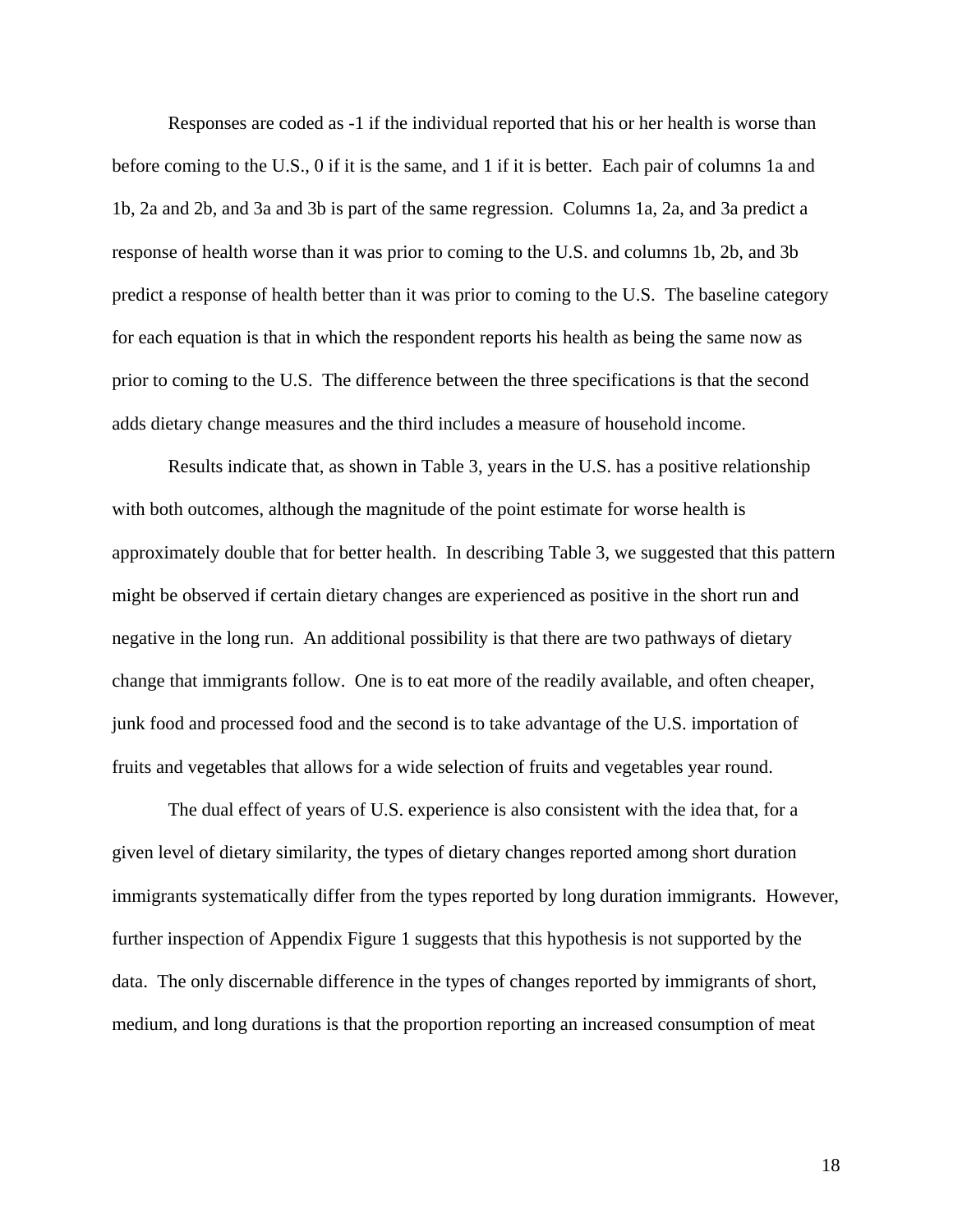rises. That the other patterns remain consistent across years of U.S. experience suggests systematic differences can not explain the results.

Interestingly, years of education has a consistent negative association with the probability of reporting an improved health status. Table 4a showed that more education is associated with fewer dietary changes. It may also be that, given the endogeneity between education and health, those with more education are in the upper echelon of health to begin with, a level from which further improvement is difficult (see Smith 1999 for a discussion of the endogeneity between health status and wealth). $10<sup>10</sup>$ 

Columns 2a and 2b (and 3a and 3b) reveal that the more changes an individual makes in her diet, the more likely she is to report any change in health status. In other words, the more change in diet the individual experiences, the more likely it is that her health remains the changes. If she does change her diet, the outcome will depend on the changes she makes. Column 2b suggests a positive link between eating more meat and improved health, yet this relationship disappears when income is controlled for.

# **DISCUSSION**

1

In perhaps no realm more so than what one eats is assimilation more visible, tangible, and directly experienced. Changes in diet are felt at meal times and with every trip to the supermarket. Thirty-nine percent of respondents report at least one of the changes coded and the average level of dietary similarity is 5.233 (where a value of 10 represents a diet that is completely different than that prior to coming to U.S. and 1 represents a diet that is completely the same). Changes that immigrants make may have health consequences in the short and long

<sup>&</sup>lt;sup>10</sup> Reports of current health status in the NIS data show that average education levels are monotonically lower with each drop in self-reported current health status (measure from 1-5, best to worst).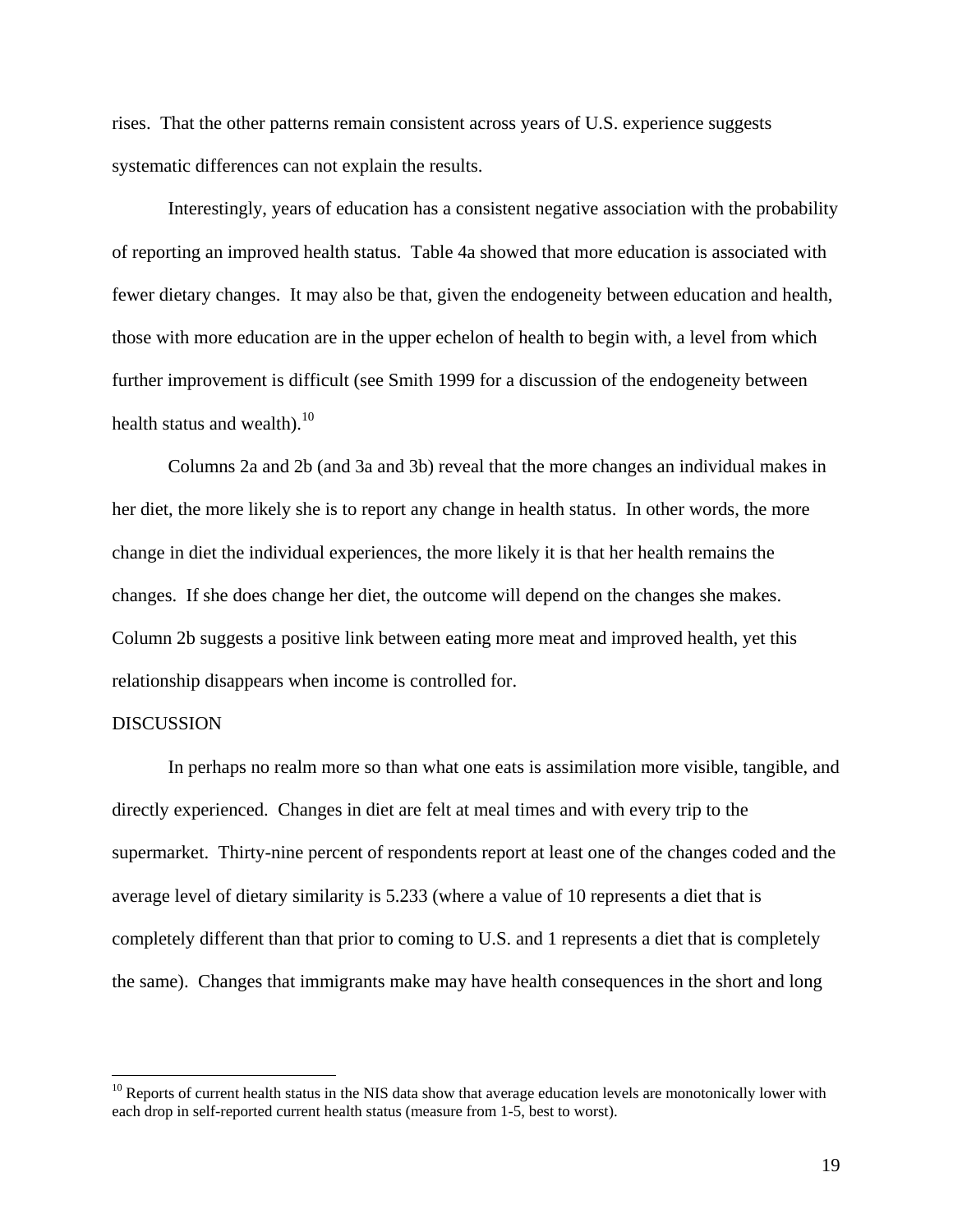term. Understanding these changes and examining their determinants is an important precursor to a fuller understanding of immigrant health.

This analysis has highlighted several important factors. First, diet is shown to be an additional behavior affected by the length of time an individual is in the U.S. and by the level of acculturation, confirming dietary change as another component of the assimilation process. Second, the results indicate that dietary change should be considered as a factor in the decrease of the 'healthy immigrant effect'. In other words, the extent to which an immigrant changes his diet should be considered as part of the reason why immigrant health declines to converge with that of the native population.

The approach taken in this work of studying the determinants of changing food consumption habits and the subsequent link to BMI and health also makes an important contribution to the existing body of knowledge of immigrants and health. With an eye to explaining the changing health among immigrants as they remain in the U.S., one of the implicit questions studied is whether the U.S. is 'good' for immigrants. The analysis began by showing that the most common dietary changes after coming to the U.S. are an increased consumption of junk food, broadly defined, and of meat. Further analysis has shown that greater levels of dietary change are associated with higher BMIs.

Results from the analysis of health outcomes indicated that greater dietary change and increased time in the U.S. are linked to both an increased likelihood of better health and an increased likelihood of worse health. These results, while seemingly contradictory, are consistent with at least two possibilities. First is a story of divergent trajectories of changes in immigrant health resulting from dietary change. Second is a possibility that dietary changes experienced as positive in the short run (for instance, eating more meat) may be felt as negative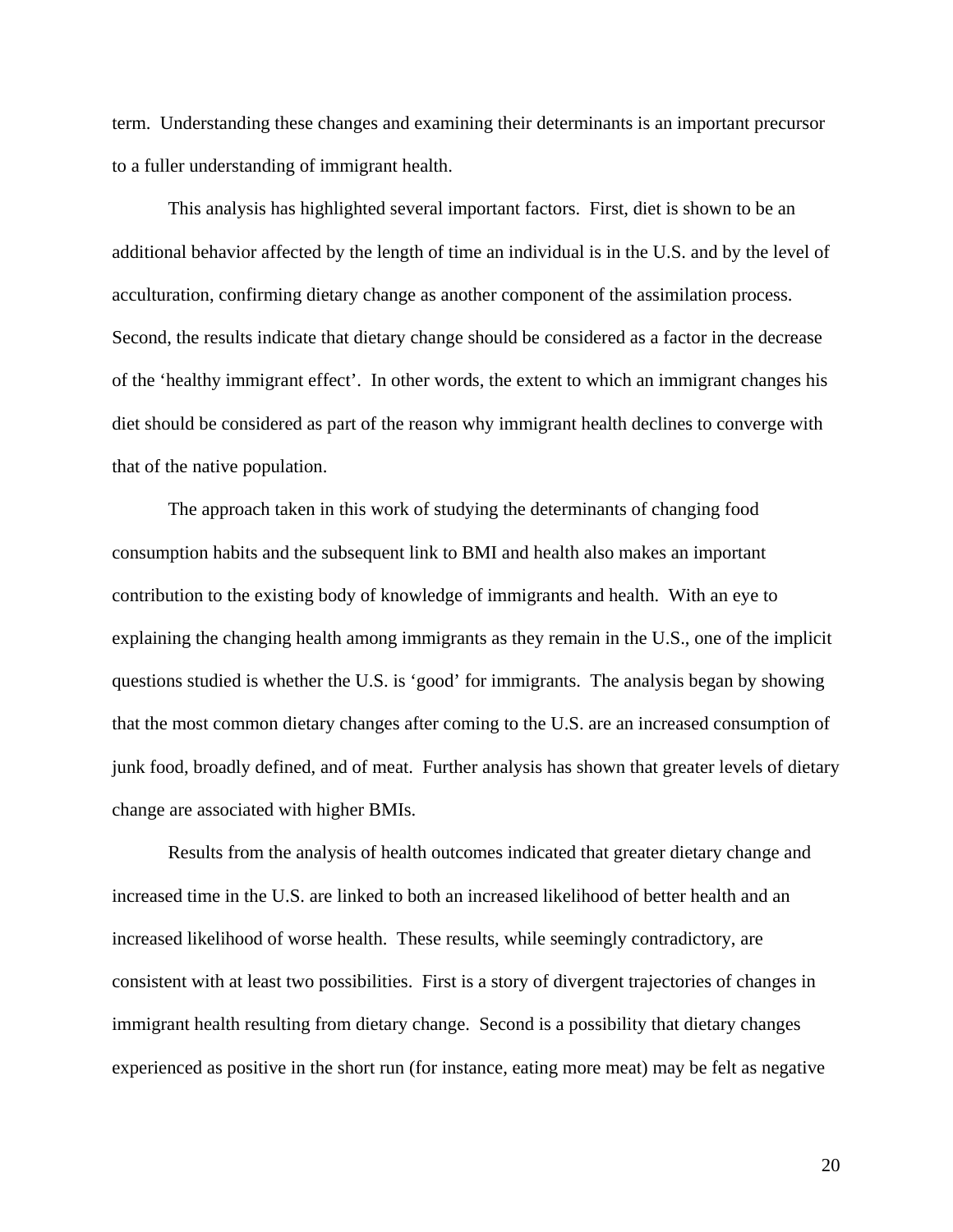in the long run. Dietary change is a specific area of assimilation that has not previously been studied and this work suggests it is a major component of immigrants' health status. In other words, the dietary change made can be an increase in the amount of junk food, fried food, and pizza consumed resulting in declining health or it can be an increase in the consumption of fruits and vegetables readily available in most U.S. supermarkets.

There are policy implications that can be derived from these findings, particularly related to informing immigrants about the pros and cons of selecting the items in the grocery store that they might not be familiar with. Nutrition education targeting immigrants specifically may decrease this trend and increase the proportion of this population that chose the trajectory of dietary change associated with a positive health outcome. Future research should look more deeply into outcomes of obesity, overweight, and health behaviors such as physical activity and smoking.

Given the relationship between acculturation, time in the U.S., and the health outcomes studied here, a next step is to look at these associations for subgroups of immigrants. In particular, by using the individual's education as a proxy for information on the sector of U.S. society into which the immigrant is most likely to aspire to integrate, valuable information an be gleaned on variation in these outcomes. Specifically, it would lead to an exploration of whether the relationship between socioeconomic status and obesity (and overweight) that is observed for natives also influences immigrants' acculturation patterns.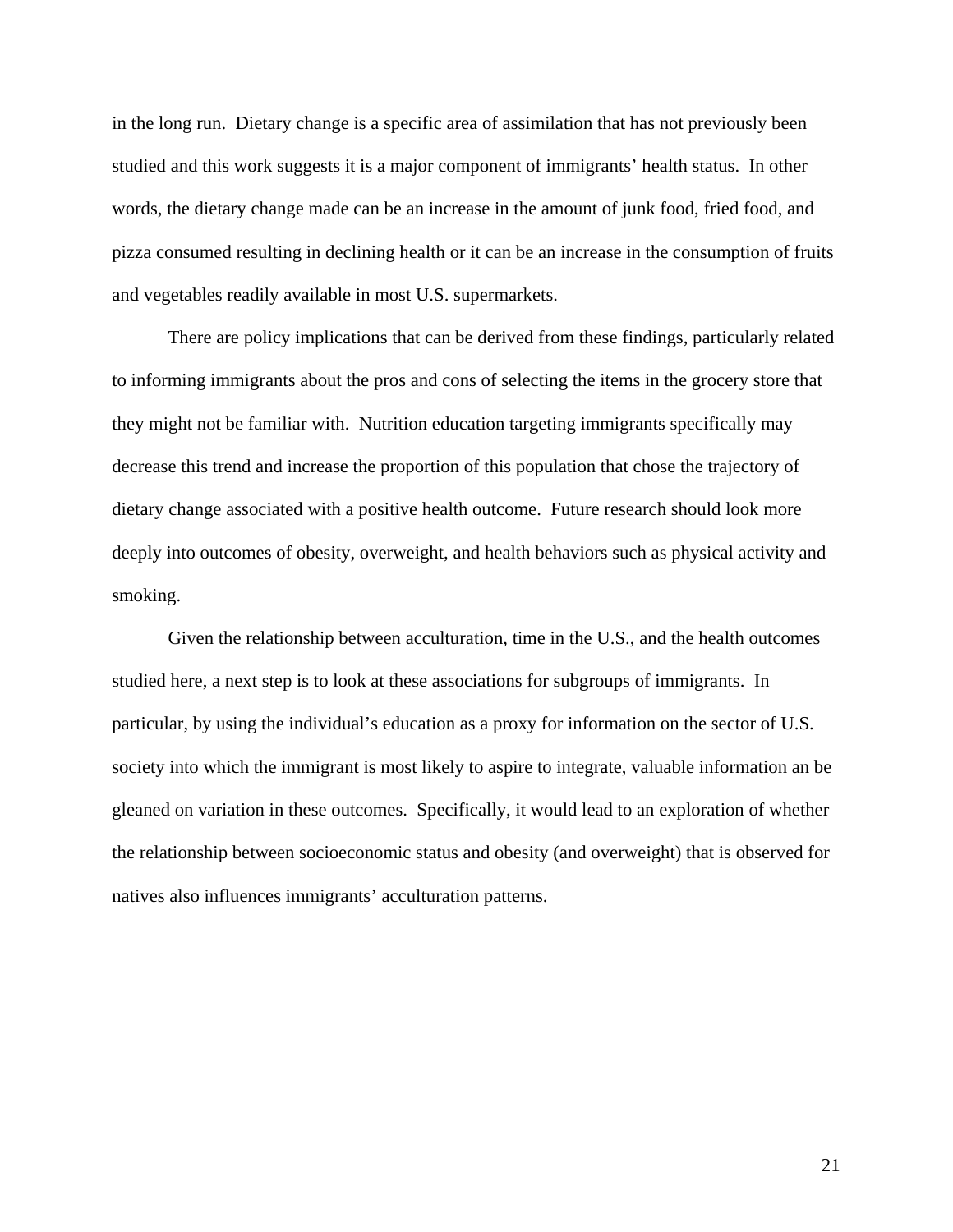### References:

- Akresh, Ilana Redstone. 2005. "U.S. Immigrants' Labor Market Adjustment: Additional Human Capital Investment and Earnings Growth." *Unpublished manuscript*.
- Antecol, Heather and Kelly Bedard. 2005. "Unhealthy Assimilation: Why Do Immigrants Converge to American Health Status Levels?" IZA Discussion Paper # 1654.
- Balcazar, H and JL Krull. 1999. "Determinants of Birth-Weight Outcomes among Mexican-American Women: Examining Conflicting Results about Acculturation." *Ethnicity and Disease* 9(3):410-422.
- Borjas, George. 1983. "The Labor Supply of Male Hispanic Immigrants to the United States." *International Migration Review* 17(4):653-671.
- Cairney, J. and T. Ostbye. 1999. "Time Since Immigration and Excess Body Weight." *Canadian Journal of Public Health* 90(2):120-124.
- Chen, Jianjian, Edward Ng, and Russell Wilkins. 1996. "The Health of Canada's Immigrants in 1994-1995." *Health Reports* 7(4):33-45.
- Chiswick, Barry R. 1978. "The Effect of Americanization on the Earnings of Foreign-Born Men." *Journal of Political Economy* 86(5):897-921.
- Cho, Youngtae, W. Parker Frisbie, Robert A. Hummer, and Richard G. Rogers. 2004. "Nativity, Duration of Residence, and the Health of Hispanic Adults in the United States." *International Migration Review* 38(1(145)):184-211.
- Duncan, Otis Dudley and Stanley Lieberson. 1959. "Ethnic Segregation and Assimilation." *American Journal of Sociology* 64(4):364-374.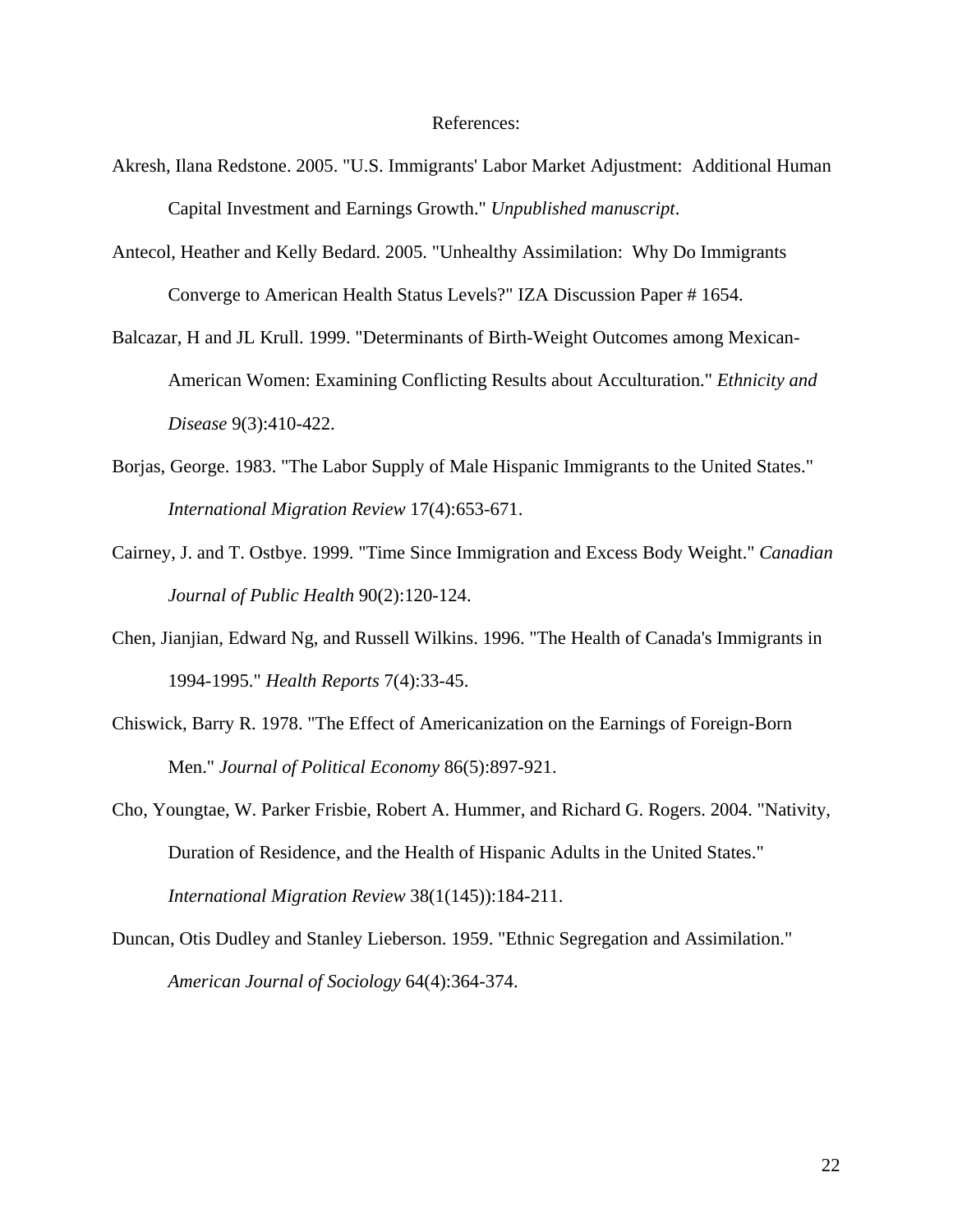- Frisbie, W. Parker, Youngtae Cho, and Robert A. Hummer. 2001. "Immigration and the Health of Asian and Pacific Islander Adults in the United States." *American Journal of Epidemiology* 153(4):372-380.
- Goel, Mita Sanghavi, Ellen P. McCarthy, Russell S. Phillips, and Christina C. Wee. 2004. "Obesity Among Immigrant Subgroups by Duration of Residence." *Journal of the American Medical Association* 292(23):2860-2867.
- Gordon-Larsen, Penny, Kathleen Mullan Harris, Dianne S. Ward, and Barry M. Popkin. 2003. "Acculturation and Overweight-Related Behaviors among Hispanic Immigrants to the US: The National Longitudinal Study of Adolescent Health." *Social Science and Medicine* 57(11):2023-2034.
- Gordon, Milton Myron. 1964. *Assimilation in American Life: the Role of Race, Religion, and National Origins*. New York: Oxford University Press.
- Himmelgreen, David A., Escamilla Pérez, Dinorah Martinez, Ann Bretnall, Brian Eells, Yuykuei Peng, and Angela Bermúdez. 2003. "The Longer You Stay, The Bigger You Get: Length of Time and Language Use in the U.S. Are Associated With Obesity in Puerto Rican Women." *American Journal of Physical Anthropology* 125(1):90-96.
- Jasso, Guillermina, Douglas S. Massey, Mark R. Rosenzweig, and James P. Smith. 2004. "Immigrant Health-Selectivity and Acculturation." Pp. 227-266 in *Critical Perspectives on Racial and Ethnic Differences in Health in Late Life*, edited by N.B. Anderson, R.A. Bulatao, and B. Cohen. Washington, DC: National Academy Press.
- —. *forthcoming*. "The U.S. New Immigrant Survey: Overview and Preliminary Results Based on the New-Immigrant Cohorts of 1996 and 2003." in *Longitudinal Surveys and Cross-*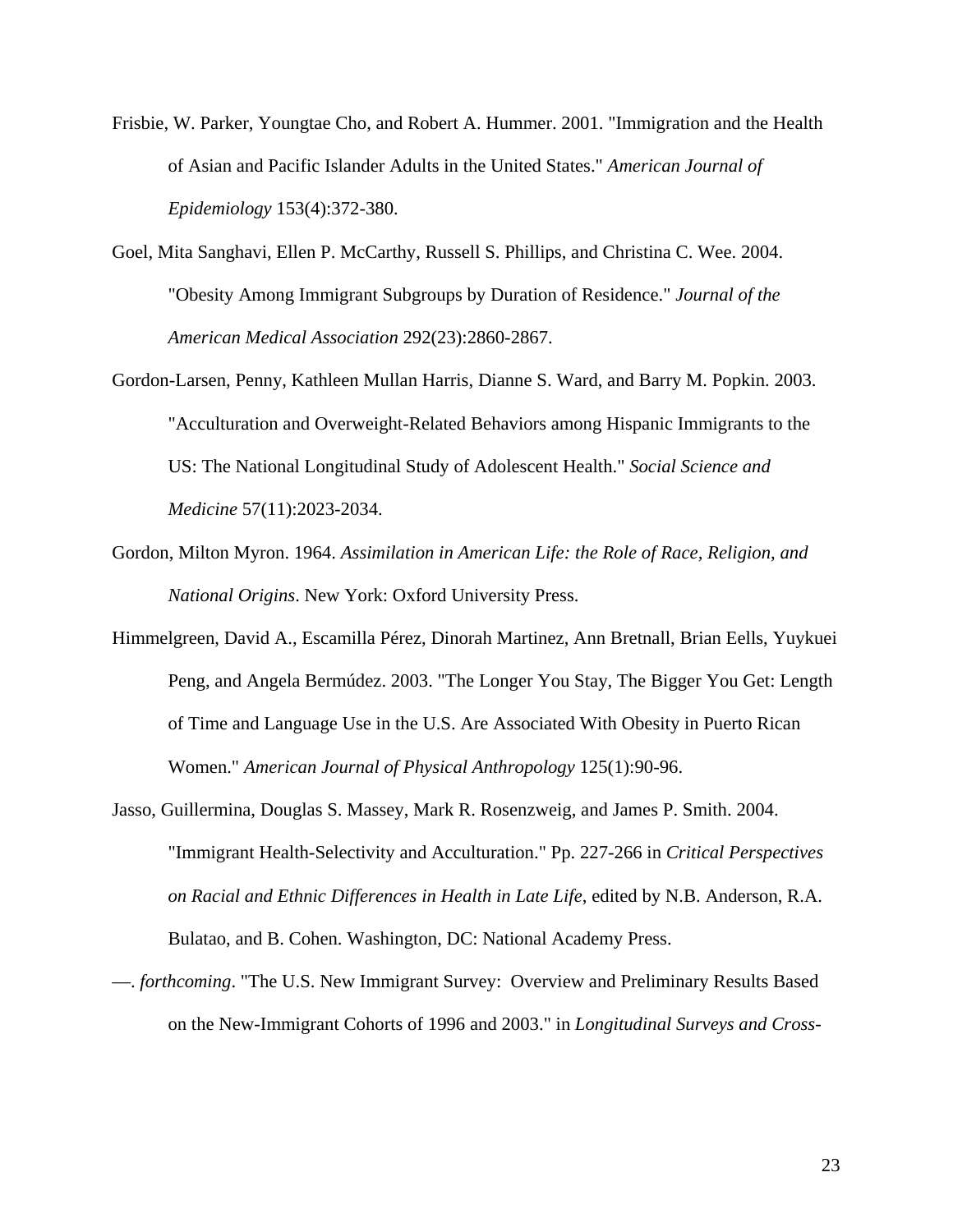*Cultural Survey Design*, edited by B. Morgan and B. Nicholson: UK Immigration Research and Statistics Service.

- Kahn, Joan R. 1988. "Immigrant Selectivity and Fertility Adaptation in the United States." *Social Forces* 67(1):108-128.
- —. 1994. "Immigrant and Native Fertility during the 1980s: Adaptation and Expectations for the Future." *International Migration Review* 28(3):501-519.
- Kaplan, M.S. and G. Marks. 1990. "Adverse Effects of Acculturation: Psychological Stress among Mexican American Young Adults." *Social Science and Medicine* 31(12):1313- 1319.
- LeClere, Felicia B., Leif Jensen, and Ann E. Biddlecom. 1994. "Health Care Utilization, Family Context, and Adaptation among Immigrants to the United States." *Journal of Health and Social Behavior* 35(4):370-384.
- Li, Wen Lang. 1982. "The Language Shift of Chinese-Americans." *International Journal of the Sociology of Language* 38:109-124.
- Massey, Douglas S. 1981. "Dimensions of the New Immigration to the United States and the Prospects for Assimilation." *Annual Review of Sociology* 7:57-85.
- McDonald, James Ted and Steven Kennedy. 2004. "Insights into the 'Healthy Immigrant Effect': Health Status and Health Service Use of Immigrants to Canada." *Social Science and Medicine* 59(8):1613-1637.
- Newbold, KB. 2005. "Self-Related Health Within the Canadian Immigrant Population: Risk and the Health Immigrant Effect." *Social Science and Medicine* 60(6):1359-1370.
- Redstone, Ilana and Douglas S. Massey. 2004. "Coming to Stay: An Analysis of the U.S. Census Question on Year of Arrival." *Demography* 41(4).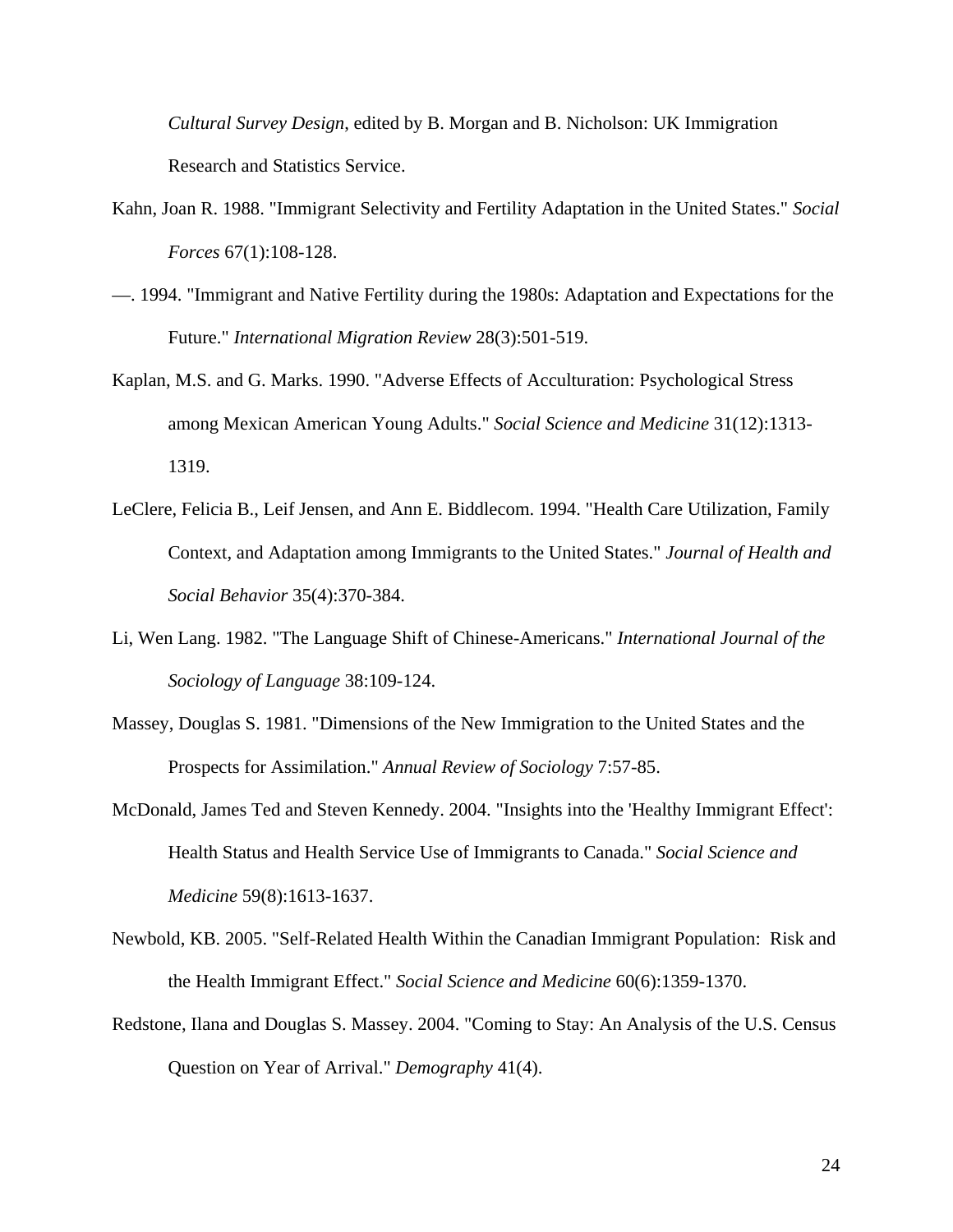- Rumbaut, Ruben G. 1997. "Assimilation and Its Discontents: Between Rhetoric and Reality." *International Migration Review* 31(4):923-960.
- Scribner, R and JH Dwyer. 1989. "Acculturation and Low Birthweight among Latinos in the Hispanic HANES " *American Journal of Public Health* 79(9):1263-1267.
- Smith, James P. 1999. "Healthy Bodies and Thick Wallets: the Dual Relation Between Health Status and Economic Status." *The Journal of Economic Perspectives* 13(2):145-166.
- Sobal, Jeffrey and Albert J. Stunkard. 1989. "Socioeconomic Status and Obesity: A Review of the Literature." *Psychological Bulletin* 105(2):260-275.
- Stevens, Gillian. 1985. "Nativity, Intermarriage, and Mother-Tongue Shift." *American Sociological Review* 50(1):74-83.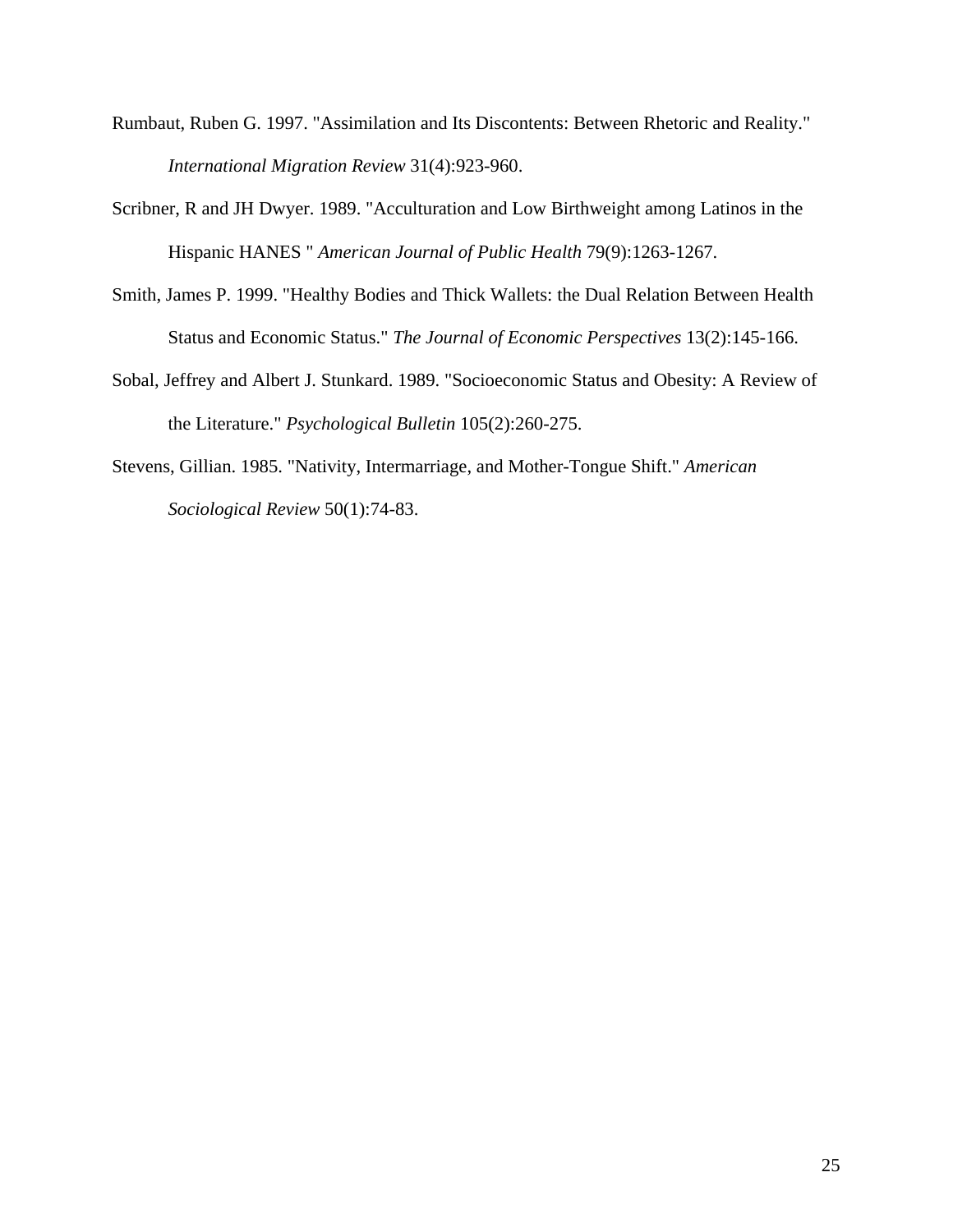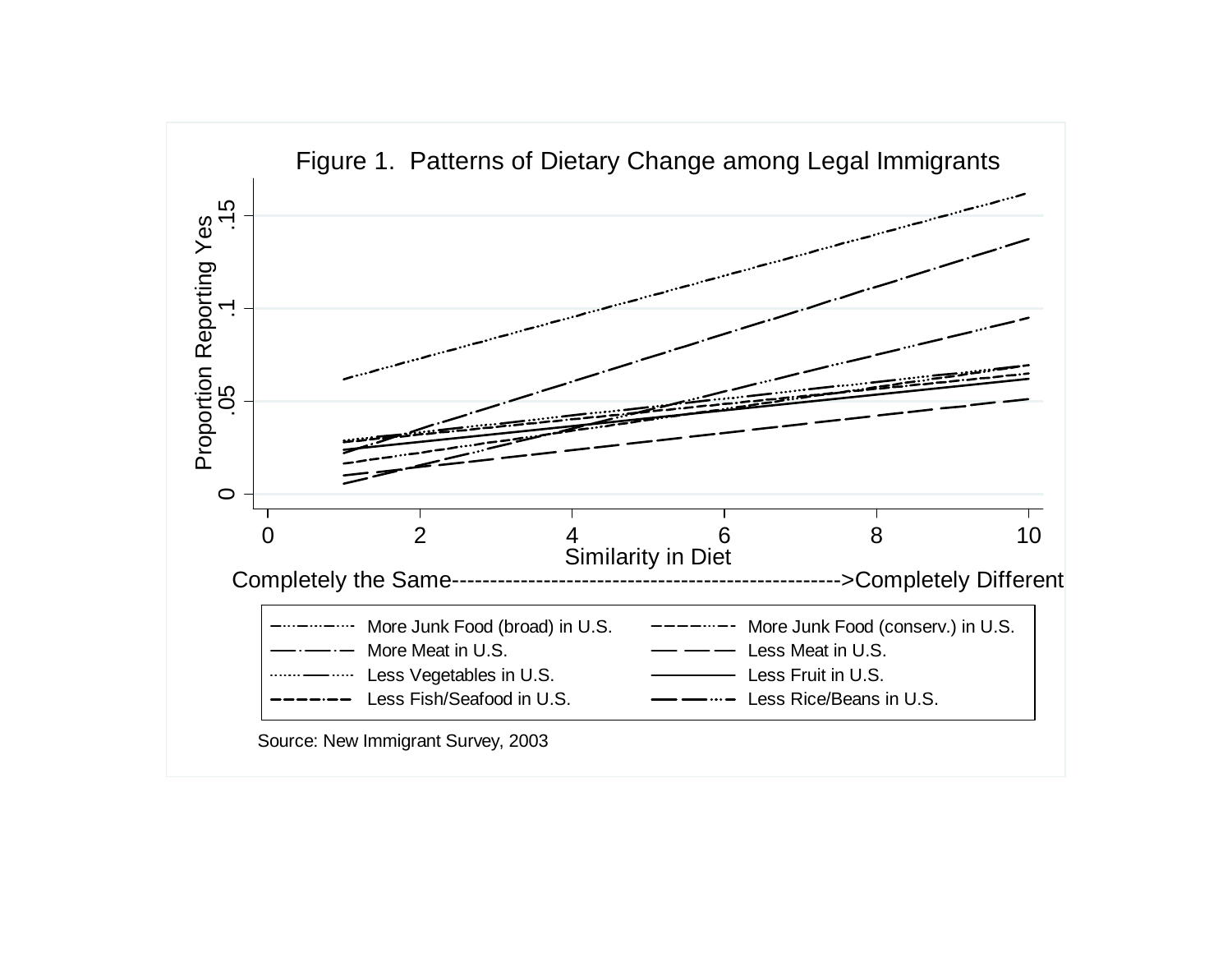Table 1. Common Reports of Dietary Change (N=6637)

| Dietary Change                                    | %    |
|---------------------------------------------------|------|
| Eats More Junk Food in the U.S. (current measure) | 4.2  |
| Eats More Junk Food in the U.S. (broad measure)   | 10.5 |
| Eats More Meat in the U.S.                        | 8.1  |
| Eats Less Meat in the U.S.                        | 2.9  |
| Eats Less Vegetables in the U.S.                  | 4.2  |
| Eats Less Fruit in the U.S.                       | 3.8  |
| Eats Less Fish in the U.S.                        | 3.9  |
| Eats Less Beans/Rice in the U.S.                  | 3.0  |

Source: New Immigrant Survey

Note: Categories are not mutually exclusive.

|            |  |  | Table 2a. Conditional Means of Respondents Reporting an Increased Consumption of Meat and Those |  |
|------------|--|--|-------------------------------------------------------------------------------------------------|--|
| Who Do Not |  |  |                                                                                                 |  |

|                                       | Doesn't        | Consumes    | Difference  | Total      |
|---------------------------------------|----------------|-------------|-------------|------------|
|                                       | Consume        | More Meat   | $(1)-(2)$   | $(n=6637)$ |
|                                       | More Meat in   | in the U.S. |             |            |
|                                       | the U.S. $(1)$ | (2)         |             |            |
| Female                                | 0.471          | 0.400       | $0.071***$  | 0.465      |
| Age of Respondent                     | 39.08          | 38.67       | 0.41        | 39.05      |
| Married                               | 0.733          | 0.778       | $-0.045**$  | 0.737      |
| Number of Biological Children         | 1.741          | 1.994       | $-0.253***$ | 1.761      |
| Years of U.S. Experience              | 4.411          | 6.888       | $-2.477***$ | 4.611      |
| Speaks English Well                   | 0.529          | 0.456       | $0.073***$  | 0.523      |
| <b>Years of Education</b>             | 13.103         | 11.564      | 1.539***    | 12.979     |
| Average Age in Household              | 28.467         | 26.008      | $2.459***$  | 28.269     |
| Number in Household                   | 3.717          | 3.958       | $-0.241***$ | 3.736      |
| Spouse Born in the U.S. (of those who | 0.095          | 0.088       | 0.007       | 0.095      |
| are married)                          |                |             |             |            |
| Spouse from the Same Country (of      | 0.516          | 0.549       | $-0.033$    | 0.518      |
| those who are married)                |                |             |             |            |
| Speaks English at Home (as one of     | 0.452          | 0.439       | 0.013       | 0.451      |
| multiple languages)                   |                |             |             |            |
| English Only Language with Friends    | 0.173          | 0.130       | $0.043***$  | 0.169      |
| English Only Language at Work         | 0.420          | 0.339       | $0.081***$  | 0.413      |
| Hours Worked per Week (n=3187)        | 38.246         | 39.727      | $-1.481*$   | 38.377     |
| Wife's Hours Worked per Week (for     | 23.562         | 20.229      | $3.333*$    | 23.202     |
| married men, $n=1205$ )               |                |             |             |            |
| Log of Household Earnings $(n=3187)$  | 10.403         | 10.662      | $-0.259**$  | 10.426     |
| <b>BMI</b>                            | 25.534         | 26.812      | $-1.278***$ | 25.645     |
| Index of Dietary Similarity           | 5.099          | 6.759       | $-1.660***$ | 5.233      |
| Consumes More Junk Food in the U.S.   | 0.045          | 0.008       | $0.037***$  | 0.042      |
| $\mathbf N$                           | 6124           | 513         |             | 6637       |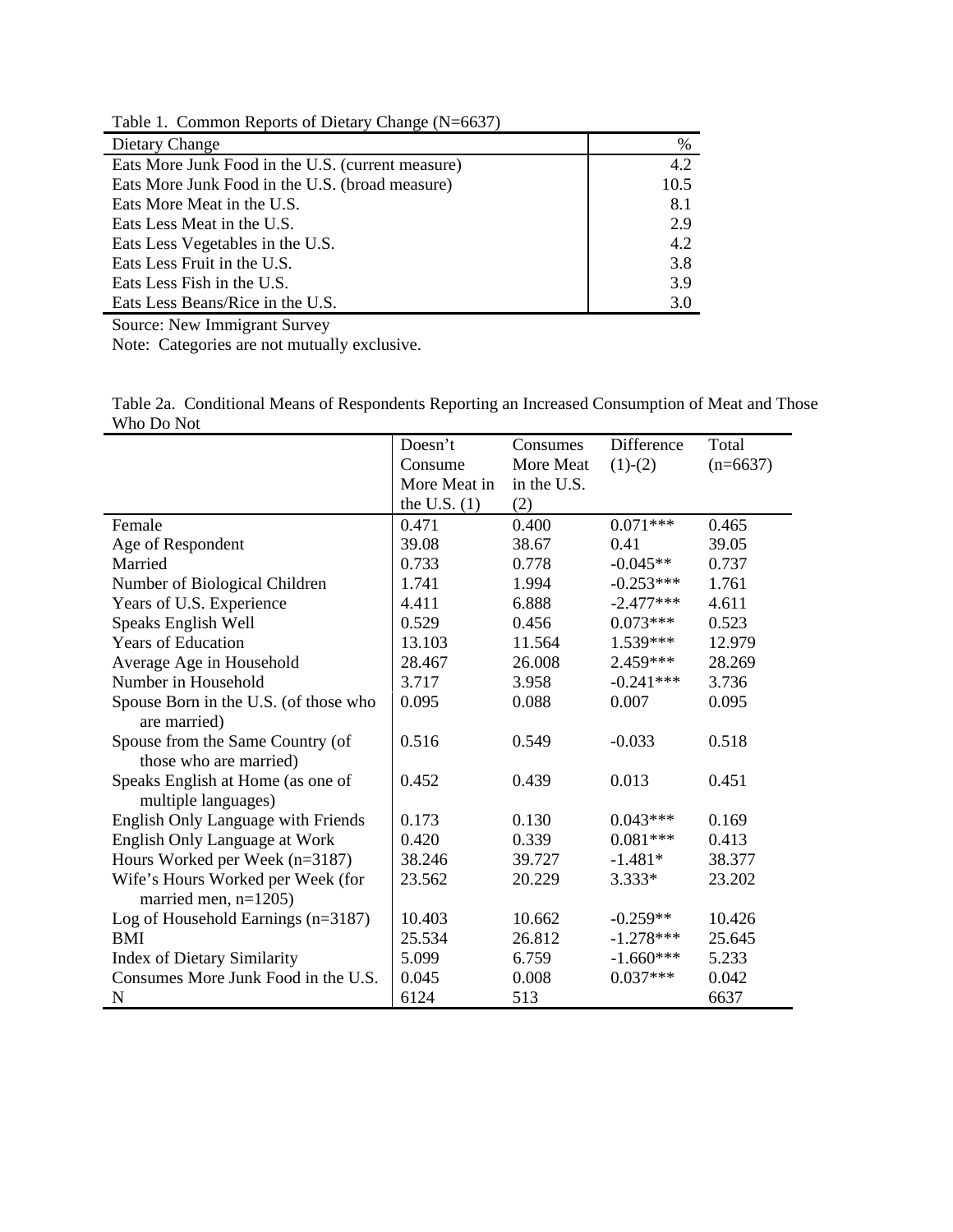|                                                            | Doesn't     | Consumes    | Difference  | Total      |
|------------------------------------------------------------|-------------|-------------|-------------|------------|
|                                                            | Consume     | More Junk   | $(1)-(2)$   | $(n=6637)$ |
|                                                            | More Junk   | Food in the |             |            |
|                                                            | Food in the | U.S. (2)    |             |            |
|                                                            | U.S. (1)    |             |             |            |
| Female                                                     | 0.467       | 0.432       | 0.035       | 0.465      |
| Age of Respondent                                          | 39.266      | 33.975      | 5.291***    | 39.047     |
| Married                                                    | 0.739       | 0.691       | 0.048       | 0.737      |
| Number of Biological Children                              | 1.785       | 1.209       | $0.576***$  | 1.761      |
| Years of U.S. Experience                                   | 4.583       | 5.267       | $-0.684*$   | 4.611      |
| Speaks English Well                                        | 0.513       | 0.763       | $-0.250***$ | 0.523      |
| <b>Years of Education</b>                                  | 12.920      | 14.349      | $-1.429***$ | 12.979     |
| Average Age in Household                                   | 28.339      | 26.648      | $1.691**$   | 28.269     |
| Number in Household                                        | 3.752       | 3.363       | $0.389***$  | 3.736      |
| Spouse Born in the U.S. (of those who are<br>married)      | 0.150       | 0.277       | $-0.127***$ | 0.095      |
| Spouse from the Same Country (of those<br>who are married) | 0.700       | 0.500       | $0.200***$  | 0.518      |
| Speaks English at Home (as one of<br>multiple languages)   | 0.442       | 0.666       | $-0.224***$ | 0.451      |
| <b>English Only Language with Friends</b>                  | 0.165       | 0.264       | $-0.099***$ | 0.169      |
| English Only Language at Work                              | 0.406       | 0.563       | $-0.157***$ | 0.413      |
| Hours Worked per Week (n=3187)                             | 38.294      | 39.811      | $-1.517$    | 38.377     |
| Wife's Hours Worked per Week (for                          | 23.272      | 21.641      | 1.631       | 23.202     |
| married men, $n=1205$ )                                    |             |             |             |            |
| Log of Household Earnings $(n=3187)$                       | 10.426      | 10.427      | $-0.001$    | 10.426     |
| <b>BMI</b>                                                 | 25.613      | 26.384      | $-0.771**$  | 25.645     |
| <b>Index of Dietary Similarity</b>                         | 5.619       | 6.723       | $-1.104***$ | 5.233      |
| Consumes More Meat in the U.S.                             | 0.083       | 0.015       | $0.068***$  | 0.081      |
| ${\bf N}$                                                  | 6375        | 262         |             | 6637       |

Table 2b. Conditional Means of Respondents Reporting an Increased Consumption of Junk Food and Those Who Do Not

Note: Asterisks indicate significant difference between those who report consuming more junk food and those who do not (difference between the first two columns).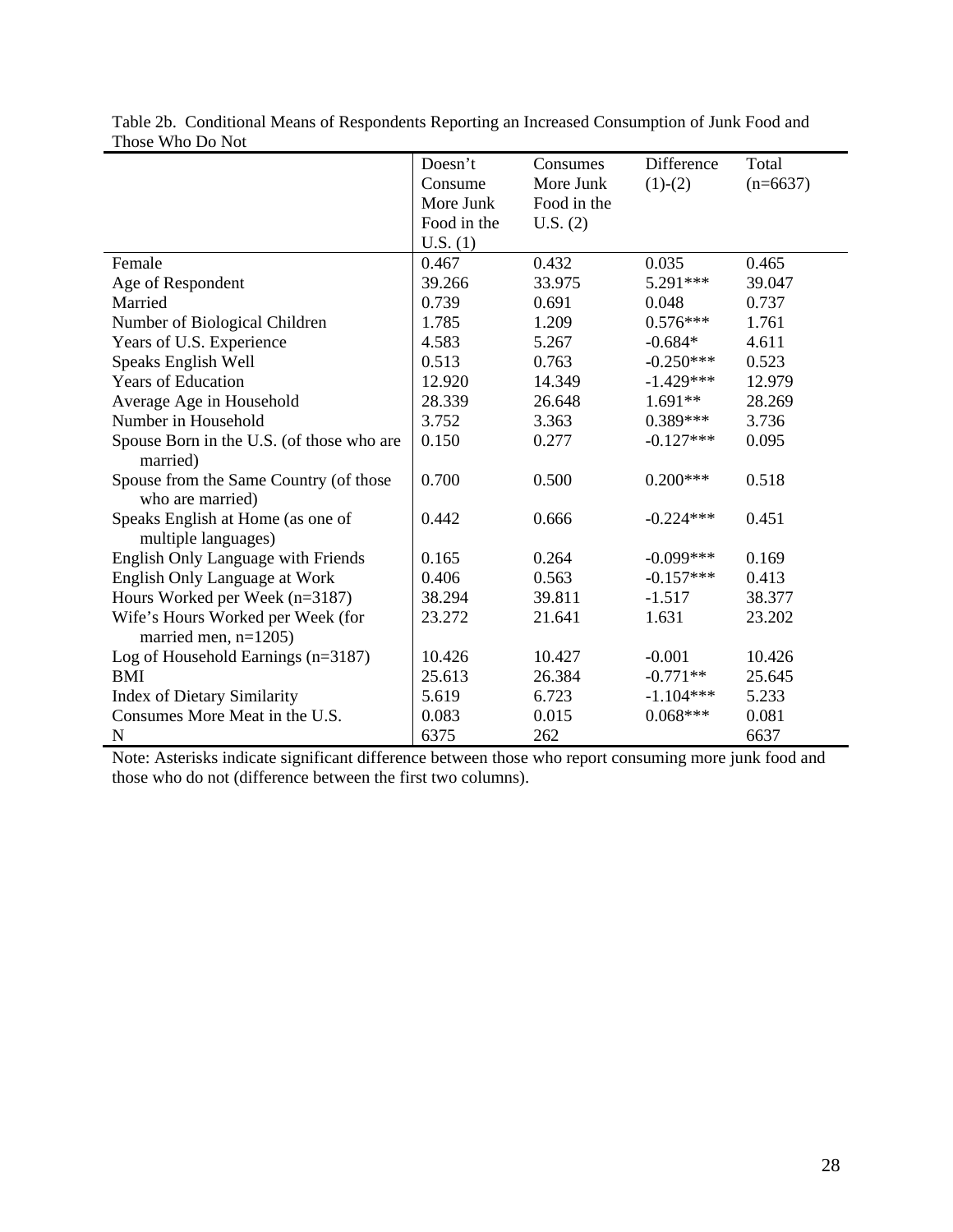|                                                               | <b>Health Worse</b> | Health Same as    | <b>Health Better</b> |
|---------------------------------------------------------------|---------------------|-------------------|----------------------|
|                                                               | than Before U.S.    | Before U.S. $(2)$ | than Before U.S.     |
|                                                               | (1)                 |                   | (3)                  |
| Female                                                        | 0.480               | 0.468             | 0.449                |
| Age                                                           | 40.623***           | 38.857            | 38.957               |
| Married                                                       | 0.756               | 0.745             | $0.702***$           |
| Number of Biological Children                                 | 1.874**             | 1.701             | 1.910***             |
| Years of U.S. Experience                                      | 7.469***            | 4.046             | 5.182***             |
| Speaks English Well                                           | 0.536               | 0.527             | 0.507                |
| <b>Years of Education</b>                                     | 12.699**            | 13.267            | 12.151***            |
| Average Age in Household                                      | 27.701              | 28.542            | 27.622**             |
| Number in Household                                           | 3.641               | 3.713             | $3.857**$            |
| Spouse Born in the U.S. (of those who are                     | 0.137               | 0.120             | 0.116                |
| married)                                                      |                     |                   |                      |
| Spouse from the Same Country (of those who<br>are married)    | 0.661               | 0.698             | 0.690                |
| Speaks English at Home (as one of multiple                    | 0.475               | 0.443             | 0.467                |
| languages)                                                    |                     |                   |                      |
| English Only Language with Friends                            | 0.168               | 0.171             | 0.163                |
| English Only Language at Work                                 | 0.426               | 0.415             | 0.400                |
| Hours Worked per Week (n=3187)                                | 40.015*             | 38.336            | 37.712               |
| Wife's Hours Worked per Week (for married                     | 22.732              | 23.364            | 22.907               |
| men, $n=1205$ )                                               | 10.648***           | 10.401            | 10.400               |
| Log of Household Earnings $(n=3187)$                          | $0.059*$            | 0.041             | 0.036                |
| Reported an Increased Consumption of Junk<br>Food in the U.S. |                     |                   |                      |
| Reported an Increased Consumption of Meat in                  | $0.105***$          | 0.067             | $0.115***$           |
| the U.S.                                                      |                     |                   |                      |
| <b>BMI</b>                                                    | 26.626***           | 25.468            | 25.784**             |
| Similarity in Diet                                            | 5.916***            | 5.003             | 5.683***             |
| Total                                                         | 0.096               | 0.694             | 0.210                |
| N                                                             | 609                 | 4633              | 1395                 |

Table 3. Conditional Means (N=6637)

Note: Asterisks indicate a significant difference between those who report better health prior to coming to the U.S. and those who report their health as the same (difference between columns 1 and 2) and between those who report worse health than prior to coming to the U.S. and those who report their health as the same as prior to coming to the U.S. (difference between columns 2 and 3).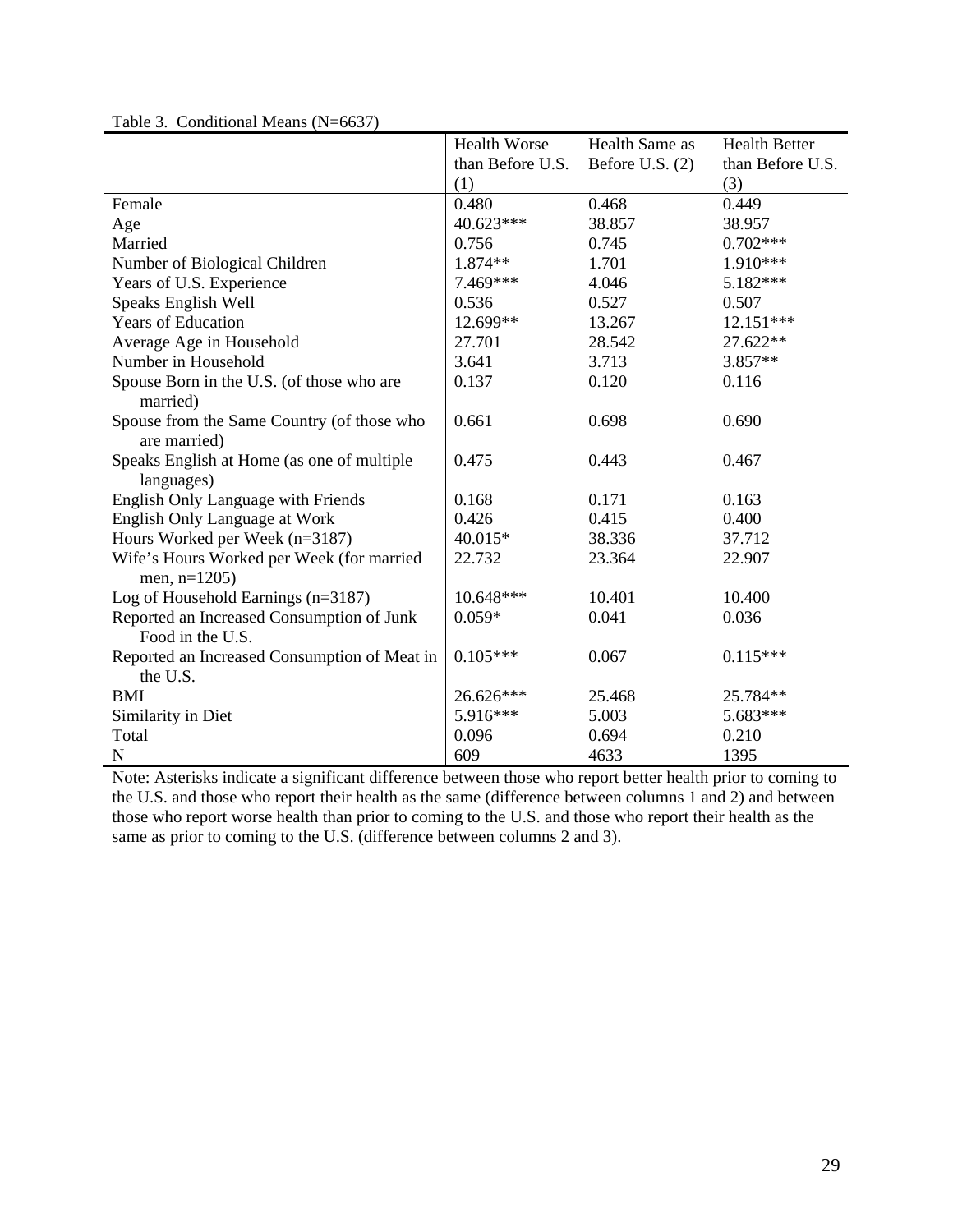| Dependent Variable: Ranges from 1 to 10, 1 Diet                                                   | (1)         | (2)               | (3)         |  |  |
|---------------------------------------------------------------------------------------------------|-------------|-------------------|-------------|--|--|
| Completely the Same, 10 Completely Different Diet                                                 |             |                   |             |  |  |
| Female                                                                                            | $-0.159**$  | $-0.151**$        | $-0.170$    |  |  |
|                                                                                                   | (0.076)     | (0.076)           | (0.114)     |  |  |
| Married                                                                                           | $-0.405***$ | $-0.255**$        | $-0.216$    |  |  |
|                                                                                                   | (0.090)     | (0.119)           | (0.179)     |  |  |
| Age                                                                                               | $-0.018$    | $-0.021$          | $-0.054$    |  |  |
|                                                                                                   | (0.016)     | (0.017)           | (0.038)     |  |  |
| Age Squared                                                                                       | $-0.000$    | $-0.000$          | 0.000       |  |  |
|                                                                                                   | (0.000)     | (0.000)           | (0.000)     |  |  |
| Years of Education                                                                                | $-0.071***$ | $-0.077***$       | $-0.072***$ |  |  |
|                                                                                                   | (0.008)     | (0.009)           | (0.014)     |  |  |
| Average Age of Household Members                                                                  | $-0.031***$ | $-0.019*$         | $-0.009$    |  |  |
|                                                                                                   | (0.010)     | (0.010)           | (0.016)     |  |  |
| Average Age of Household Members Squared                                                          | $0.000**$   | 0.000             | 0.000       |  |  |
|                                                                                                   | (0.000)     | (0.000)           | (0.000)     |  |  |
| Number of Household Members                                                                       | $-0.032$    | 0.012             | 0.053       |  |  |
|                                                                                                   | (0.021)     | (0.021)           | (0.034)     |  |  |
| Years of U.S. Experience                                                                          | $-$         | $0.071***$        | $0.085***$  |  |  |
|                                                                                                   | $-$         | (0.013)           | (0.023)     |  |  |
| Years of U.S. Experience Squared                                                                  | $-$         | $-0.001**$        | $-0.002*$   |  |  |
|                                                                                                   | $-$         | (0.001)           | (0.001)     |  |  |
| Speaks English Well/Very Well                                                                     | $-$         | $0.277***$        | $0.225*$    |  |  |
|                                                                                                   | --          | (0.089)           | (0.131)     |  |  |
| Spouse Was Born in the U.S.                                                                       | $-$         | $0.734***$        | $0.486**$   |  |  |
|                                                                                                   | $-$         | (0.151)           | (0.214)     |  |  |
| Spouse Born in Same Country                                                                       | $-$         | $-0.350***$       | $-0.606***$ |  |  |
|                                                                                                   | --          | (0.109)           | (0.160)     |  |  |
| Respondent's Hours Worked per Week                                                                |             | $-$               | $-0.005$    |  |  |
|                                                                                                   | $-$         | $- -$             | (0.004)     |  |  |
| Log of Household Earnings                                                                         | $-$         | $\qquad \qquad -$ | 0.036       |  |  |
|                                                                                                   |             |                   | (0.037)     |  |  |
| Constant                                                                                          | 8.188***    | 7.468***          | 7.719***    |  |  |
|                                                                                                   | (0.384)     | (0.386)           | (0.797)     |  |  |
| Observations                                                                                      | 6637        | 6637              | 3187        |  |  |
| <b>Adjusted R-squared</b>                                                                         | 0.034       | 0.055             | 0.054       |  |  |
| Standard errors in parentheses. * significant at 10%; ** significant at 5%; *** significant at 1% |             |                   |             |  |  |

Table 4a. OLS Regression Predicting Level of Change in Diet with Pre- and Post-Immigration

Note: Regressions including household income and hours worked per week yielded 3,187 observations.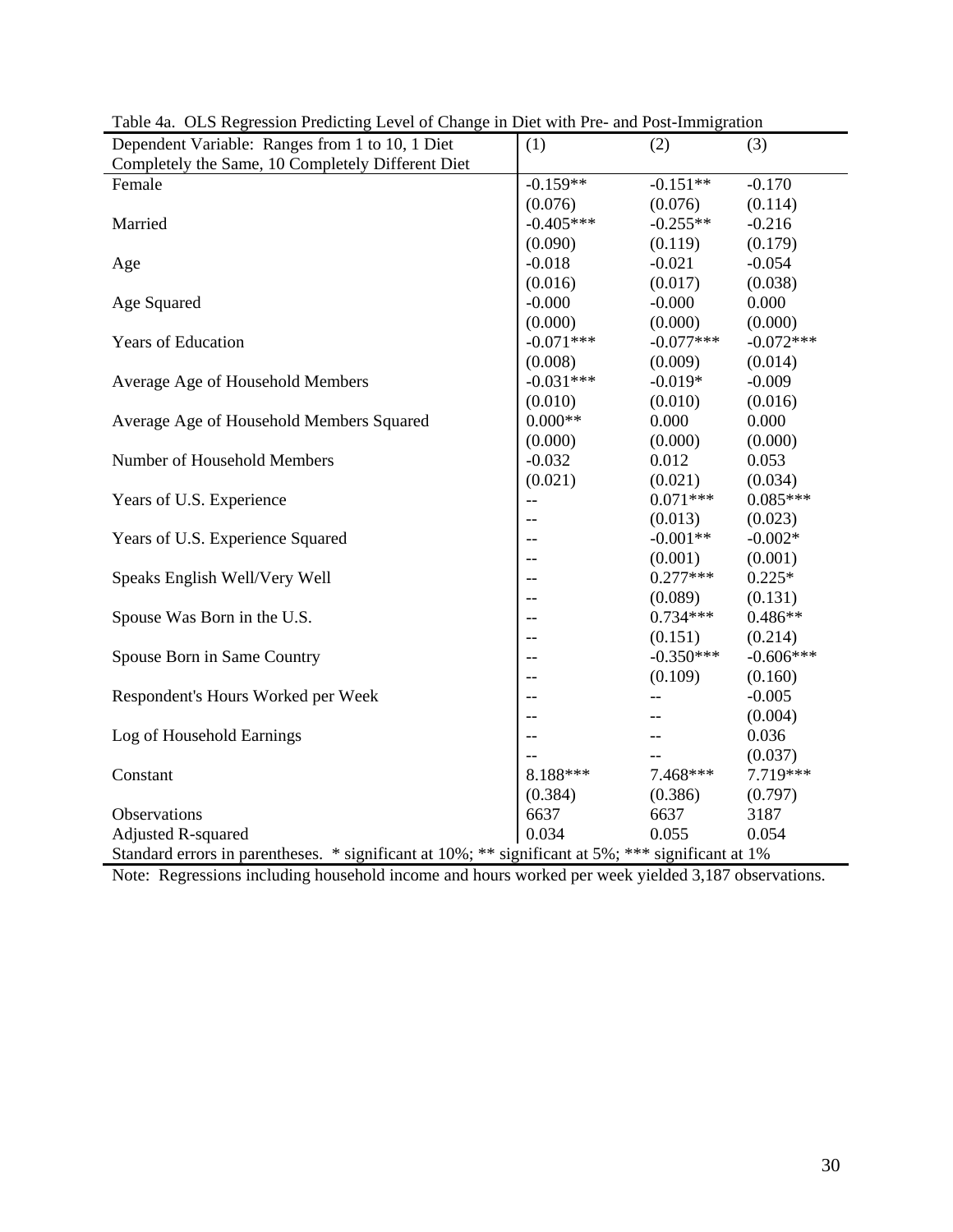| Dependent Variable: Ranges from 1 to 10, 1 Diet Completely the                                    | (1)         | (2)         |
|---------------------------------------------------------------------------------------------------|-------------|-------------|
| Same, 10 Completely Different Diet                                                                |             |             |
| Age                                                                                               | $-0.014$    | $-0.014$    |
|                                                                                                   | (0.075)     | (0.075)     |
| Age Squared                                                                                       | $-0.000$    | $-0.000$    |
|                                                                                                   | (0.001)     | (0.001)     |
| Years of Education                                                                                | $-0.074***$ | $-0.074***$ |
|                                                                                                   | (0.022)     | (0.022)     |
| Average Age of Household Members                                                                  | 0.014       | 0.015       |
|                                                                                                   | (0.033)     | (0.033)     |
| Average Age of Household Members Squared                                                          | $-0.000$    | $-0.000$    |
|                                                                                                   | (0.001)     | (0.001)     |
| Number of Household Members                                                                       | 0.009       | 0.011       |
|                                                                                                   | (0.066)     | (0.066)     |
| Years of U.S. Experience                                                                          | $0.079**$   | $0.079**$   |
|                                                                                                   | (0.036)     | (0.036)     |
| Years of U.S. Experience Squared                                                                  | $-0.001$    | $-0.001$    |
|                                                                                                   | (0.002)     | (0.002)     |
| Speaks English Well/Very Well                                                                     | 0.144       | 0.147       |
|                                                                                                   | (0.210)     | (0.210)     |
| Spouse Not at Home (Working for Pay)                                                              | 0.234       | 0.407       |
|                                                                                                   | (0.186)     | (0.374)     |
| Spouse Was Born in the U.S.                                                                       | $0.771***$  | $0.774***$  |
|                                                                                                   | (0.285)     | (0.286)     |
| Log of Household Income                                                                           | 0.001       | 0.001       |
|                                                                                                   | (0.060)     | (0.060)     |
| Spouse's Hours Worked per Week                                                                    |             | $-0.005$    |
|                                                                                                   |             | (0.009)     |
| Constant                                                                                          | $6.272***$  | $6.262***$  |
|                                                                                                   | (1.592)     | (1.592)     |
| Observations                                                                                      | 1205        | 1205        |
| <b>Adjusted R-squared</b>                                                                         | 0.049       | 0.049       |
| Standard errors in parentheses. * significant at 10%; ** significant at 5%; *** significant at 1% |             |             |

Table 4b. OLS Regression Predicting Level of Change in Diet with Pre- and Post-Immigration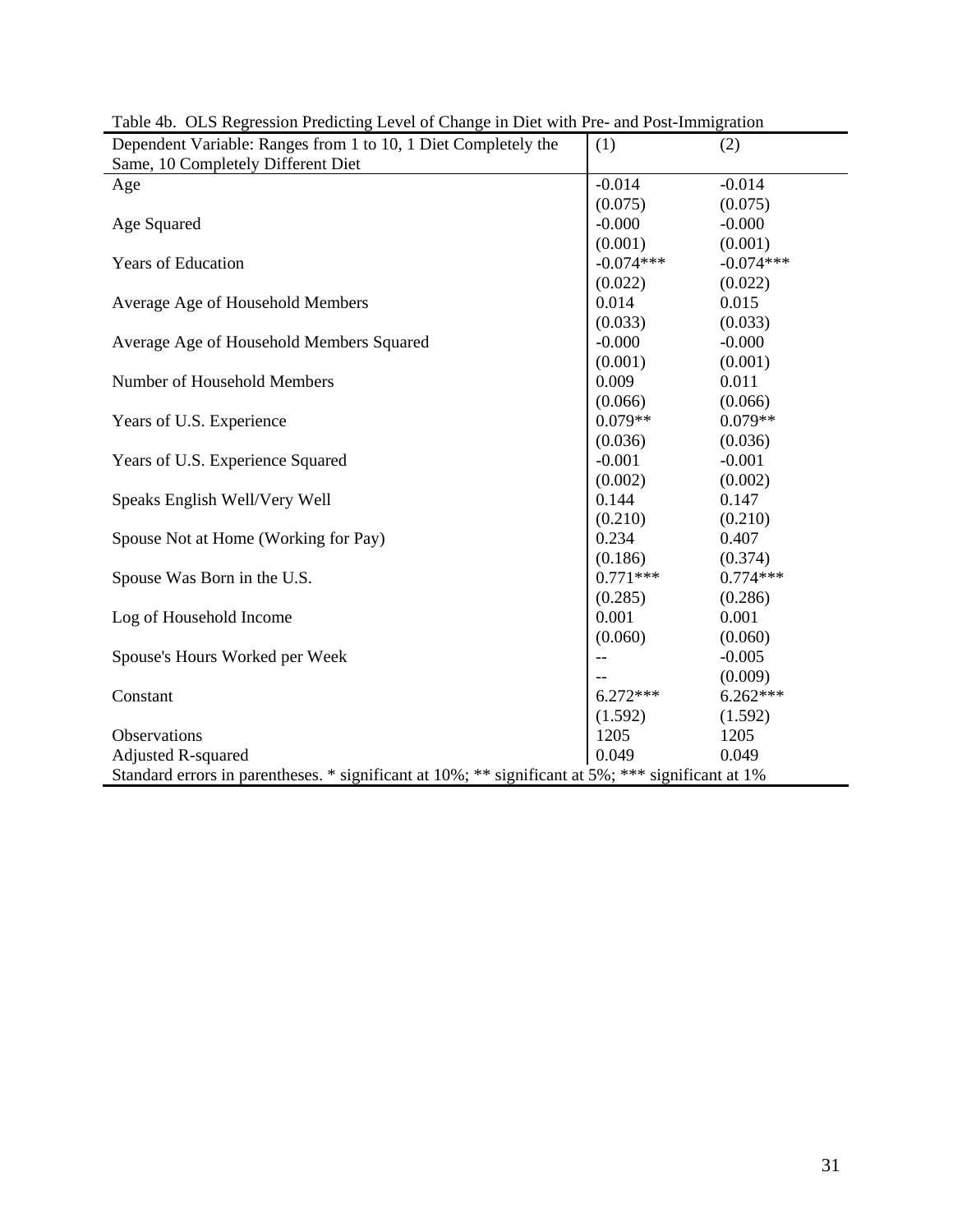|                                                                           | (1)         | (2)         | (3)         |  |  |  |
|---------------------------------------------------------------------------|-------------|-------------|-------------|--|--|--|
| Female                                                                    | $-1.225***$ | $-1.130***$ | $-1.261***$ |  |  |  |
|                                                                           | (0.106)     | (0.105)     | (0.150)     |  |  |  |
| Married                                                                   | $-0.270**$  | $-0.162$    | $-0.310$    |  |  |  |
|                                                                           | (0.125)     | (0.165)     | (0.236)     |  |  |  |
| Age                                                                       | $0.349***$  | $0.287***$  | $0.273***$  |  |  |  |
|                                                                           | (0.023)     | (0.023)     | (0.049)     |  |  |  |
| Age Squared                                                               | $-0.003***$ | $-0.003***$ | $-0.002***$ |  |  |  |
|                                                                           | (0.000)     | (0.000)     | (0.001)     |  |  |  |
| Years of Education                                                        | $-0.158***$ | $-0.127***$ | $-0.140***$ |  |  |  |
|                                                                           | (0.012)     | (0.013)     | (0.018)     |  |  |  |
| Average Age of Household Members                                          | $-0.099***$ | $-0.071***$ | $-0.066***$ |  |  |  |
|                                                                           | (0.014)     | (0.014)     | (0.021)     |  |  |  |
| Average Age of Household Members Squared                                  | $0.001***$  | $0.001***$  | $0.001**$   |  |  |  |
|                                                                           | (0.000)     | (0.000)     | (0.000)     |  |  |  |
| Number of Household Members                                               | $-0.011$    | 0.045       | $0.091**$   |  |  |  |
|                                                                           | (0.030)     | (0.030)     | (0.045)     |  |  |  |
| Years of U.S. Experience                                                  | $-$         | $0.212***$  | $0.206***$  |  |  |  |
|                                                                           | $-$         | (0.018)     | (0.031)     |  |  |  |
| Years of U.S. Experience Squared                                          | $-$         | $-0.005***$ | $-0.005***$ |  |  |  |
|                                                                           | $-$         | (0.001)     | (0.002)     |  |  |  |
| Speaks English Well/Very Well                                             | --          | $-0.289**$  | $-0.145$    |  |  |  |
|                                                                           | $-$         | (0.123)     | (0.173)     |  |  |  |
| Spouse Was Born in the U.S.                                               |             | $-0.016$    | 0.442       |  |  |  |
|                                                                           | --          | (0.209)     | (0.282)     |  |  |  |
| Spouse Born in Same Country                                               | $-$         | $-0.016$    | 0.330       |  |  |  |
|                                                                           | --          | (0.151)     | (0.212)     |  |  |  |
| Consumes More Junk Food in the U.S.                                       | $-$         | $1.052***$  | $1.271***$  |  |  |  |
|                                                                           |             | (0.268)     | (0.322)     |  |  |  |
| Consumes More Meat in the U.S.                                            | $-$         | $0.454**$   | $0.430*$    |  |  |  |
|                                                                           | --          | (0.197)     | (0.258)     |  |  |  |
| Changes Between Pre-U.S. and Post-U.S. Diet                               | $-$         | $0.070***$  | $0.073***$  |  |  |  |
|                                                                           |             | (0.017)     | (0.024)     |  |  |  |
| Respondent's Hours Worked per Week                                        |             |             | $0.009*$    |  |  |  |
|                                                                           | $-$         | --          | (0.005)     |  |  |  |
| Log of Household Income                                                   |             |             | 0.072       |  |  |  |
|                                                                           |             |             | (0.049)     |  |  |  |
| Constant                                                                  | 21.649***   | 20.650***   | 19.703***   |  |  |  |
|                                                                           | (0.535)     | (0.549)     | (1.064)     |  |  |  |
| Observations                                                              | 6637        | 6637        | 3187        |  |  |  |
| <b>Adjusted R-squared</b>                                                 | 0.098       | 0.132       | 0.156       |  |  |  |
| Standard errors in parentheses. * significant at 10%; ** at 5%; *** at 1% |             |             |             |  |  |  |

Table 5. OLS Regression Predicting Body Mass Index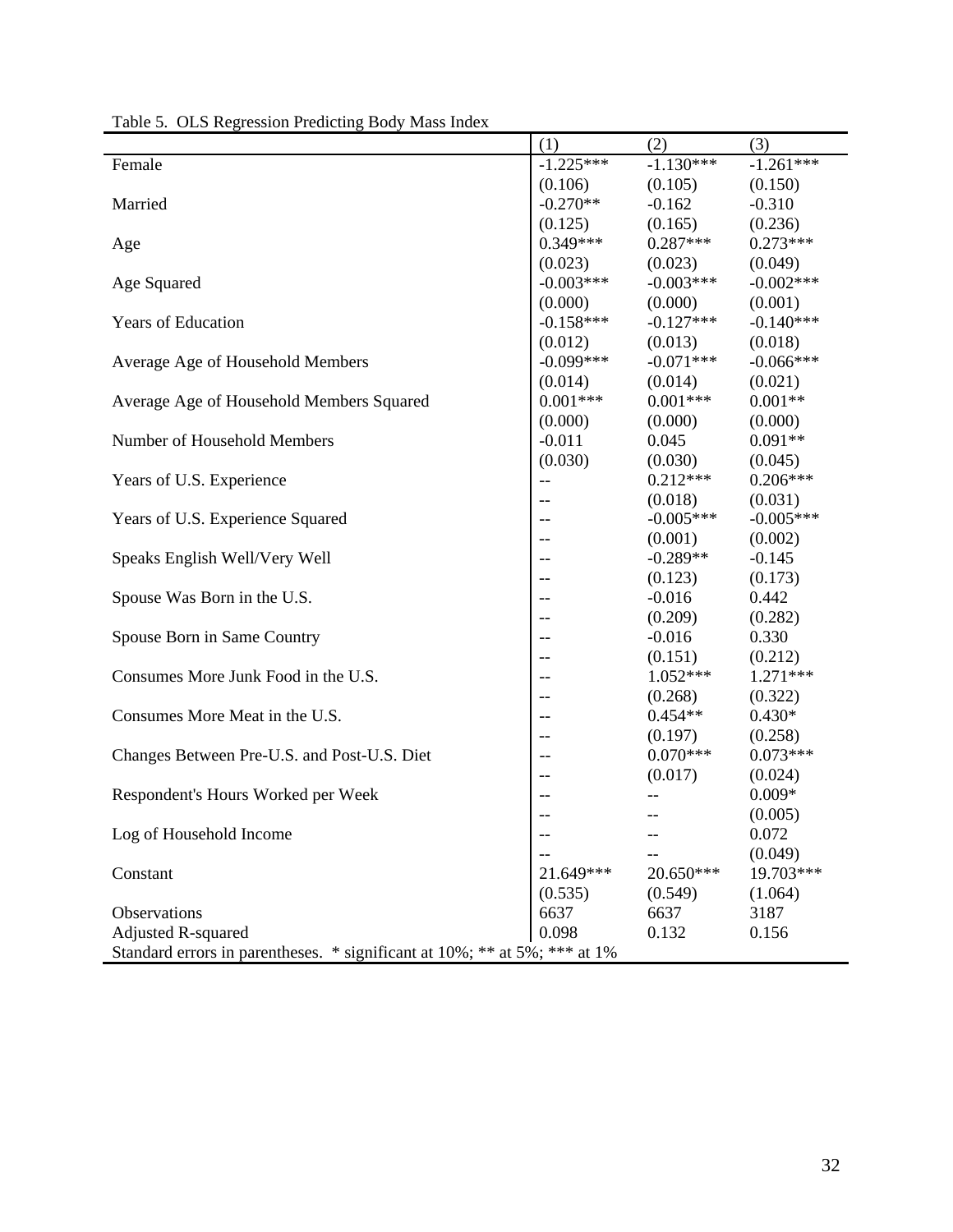| Dependent Variable: -1 Health Worse Now, 0 Health Same |                          | Health Status Now Compared to Before Coming to the U.S.: |              |               |              |             |
|--------------------------------------------------------|--------------------------|----------------------------------------------------------|--------------|---------------|--------------|-------------|
| (reference category), 1 Health Better Now              | Worse $(1a)$             | Better $(1b)$                                            | Worse $(2a)$ | Better $(2b)$ | Worse (3a)   | Better (3b) |
| Female                                                 | 0.010                    | $-0.023**$                                               | 0.010        | $-0.020**$    | $0.018*$     | $-0.023$    |
|                                                        | (0.007)                  | (0.010)                                                  | (0.007)      | (0.010)       | (0.010)      | (0.015)     |
| Married                                                | 0.009                    | $-0.028**$                                               | 0.011        | $-0.026**$    | 0.012        | $-0.014$    |
|                                                        | (0.008)                  | (0.012)                                                  | (0.008)      | (0.012)       | (0.013)      | (0.018)     |
| Age                                                    | $-0.001$                 | $-0.004*$                                                | $-0.001$     | $-0.004*$     | $-0.002$     | 0.000       |
|                                                        | (0.001)                  | (0.002)                                                  | (0.001)      | (0.002)       | (0.003)      | (0.005)     |
| Age Squared                                            | $0.000*$                 | $0.000*$                                                 | $0.000*$     | $0.000*$      | 0.000        | $-0.000$    |
|                                                        | (0.000)                  | (0.000)                                                  | (0.000)      | (0.000)       | (0.000)      | (0.000)     |
| Years of Education                                     | 0.000                    | $-0.007***$                                              | 0.000        | $-0.006***$   | $-0.001$     | $-0.005***$ |
|                                                        | (0.001)                  | (0.001)                                                  | (0.001)      | (0.001)       | (0.001)      | (0.002)     |
| Average Age of Household Members                       | $-0.001$                 | $-0.000$                                                 | $-0.001$     | 0.000         | 0.000        | $-0.002$    |
|                                                        | (0.001)                  | (0.001)                                                  | (0.001)      | (0.001)       | (0.002)      | (0.002)     |
| Average Age of Household Members Squared               | $-0.000$                 | 0.000                                                    | $-0.000$     | $-0.000$      | $-0.000$     | 0.000       |
|                                                        | (0.000)                  | (0.000)                                                  | (0.000)      | (0.000)       | (0.000)      | (0.000)     |
| Number of Household Members                            | $-0.004**$               | $0.005*$                                                 | $-0.004**$   | $0.005*$      | $-0.006$     | 0.005       |
|                                                        | (0.002)                  | (0.003)                                                  | (0.002)      | (0.003)       | (0.004)      | (0.004)     |
| Years of U.S. Experience                               | $0.013***$               | $0.007***$                                               | $0.012***$   | $0.006***$    | $0.011***$   | $0.006*$    |
|                                                        | (0.001)                  | (0.002)                                                  | (0.001)      | (0.002)       | (0.002)      | (0.003)     |
| Years of U.S. Experience Squared                       | $-0.000***$              | $-0.000**$                                               | $-0.000$ *** | $-0.000*$     | $-0.000$ *** | $-0.000$    |
|                                                        | (0.000)                  | (0.000)                                                  | (0.000)      | (0.000)       | (0.000)      | (0.000)     |
| Speaks English Well/Very Well                          | $-0.003$                 | 0.012                                                    | $-0.004$     | 0.012         | 0.007        | $-0.002$    |
|                                                        | (0.008)                  | (0.012)                                                  | (0.008)      | (0.012)       | (0.013)      | (0.018)     |
| Changes Between Pre-U.S. and Post-U.S. Diet            | $\overline{\phantom{m}}$ | $\overline{\phantom{a}}$                                 | $0.004***$   | $0.008***$    | $0.004***$   | $0.009***$  |
|                                                        | $\overline{\phantom{m}}$ | $--$                                                     | (0.001)      | (0.002)       | (0.002)      | (0.002)     |
| Consumes More Meat in the U.S.                         | $-$                      | $--$                                                     | 0.005        | $0.056***$    | 0.018        | 0.026       |
|                                                        | $-$                      | $- -$                                                    | (0.011)      | (0.017)       | (0.017)      | (0.025)     |
| Consumes More Junk Food in the U.S.                    | $-$                      | $--$                                                     | 0.023        | $-0.033$      | $0.034*$     | $-0.046$    |
|                                                        | $-$                      | $-$                                                      | (0.014)      | (0.027)       | (0.020)      | (0.035)     |
| Log of household Income                                | $-$                      | $-$                                                      | $-$          | $-$           | 0.003        | $-0.001$    |
|                                                        |                          | --                                                       |              | --            | (0.003)      | (0.005)     |
| Constant                                               | $-0.155***$              | 0.004                                                    | $-0.192***$  | $-0.060$      | $-0.205***$  | $-0.122$    |
|                                                        | (0.034)                  | (0.051)                                                  | (0.034)      | (0.052)       | (0.074)      | (0.108)     |
| Observations                                           | 6637                     | 6637                                                     | 6637         | 6637          | 3187         | 3187        |

Table 6. Multinomial Logit Predicting Self-Reported Health Now Compared to Before Coming to the U.S.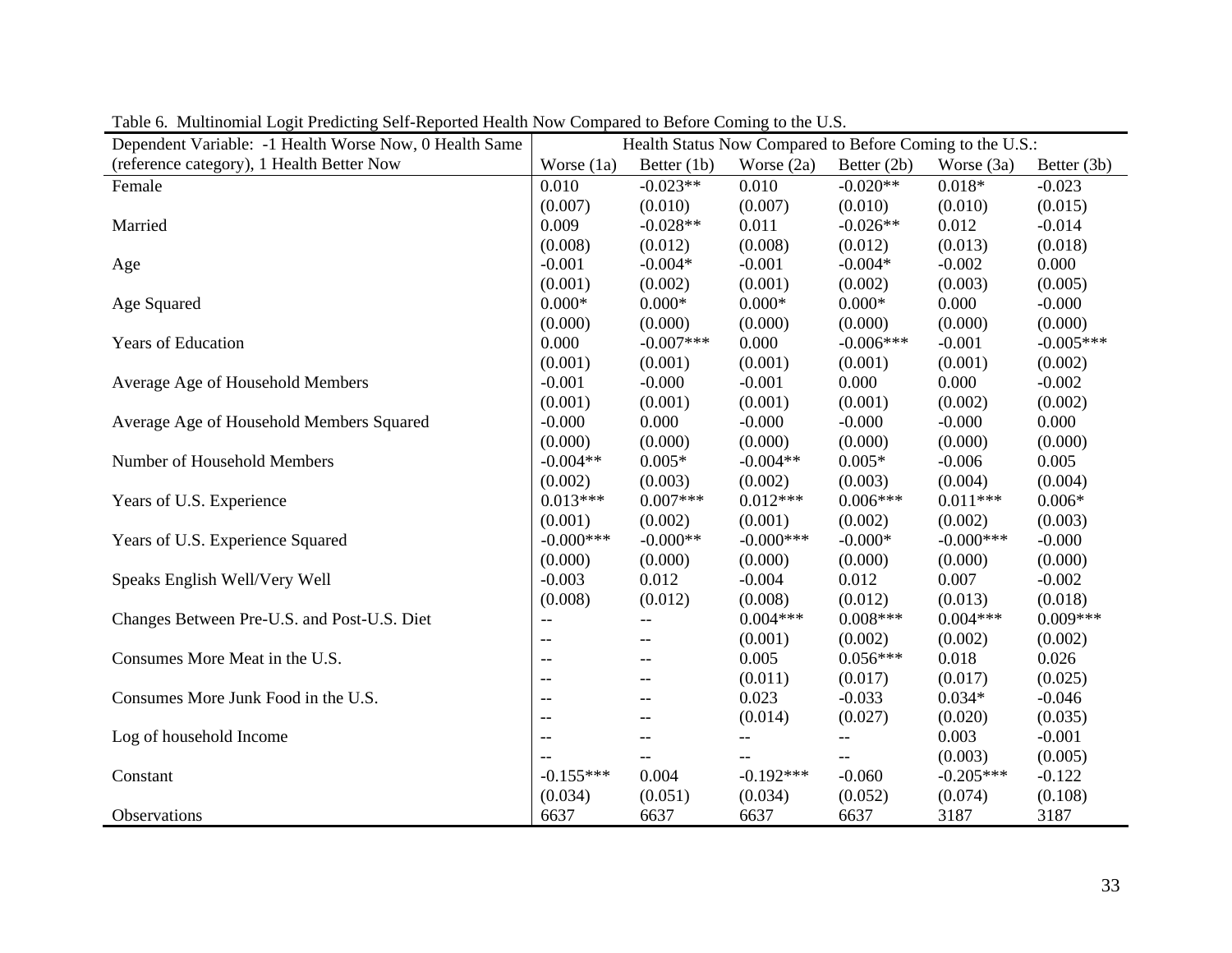| Pseudo R                                                                                                                            | 0.030 | 0.036 | 0.026 |
|-------------------------------------------------------------------------------------------------------------------------------------|-------|-------|-------|
| Standard errors in parentheses.<br>* significant at 10%; ** significant at 5%; *** significant at 1%. Results are marginal effects. |       |       |       |